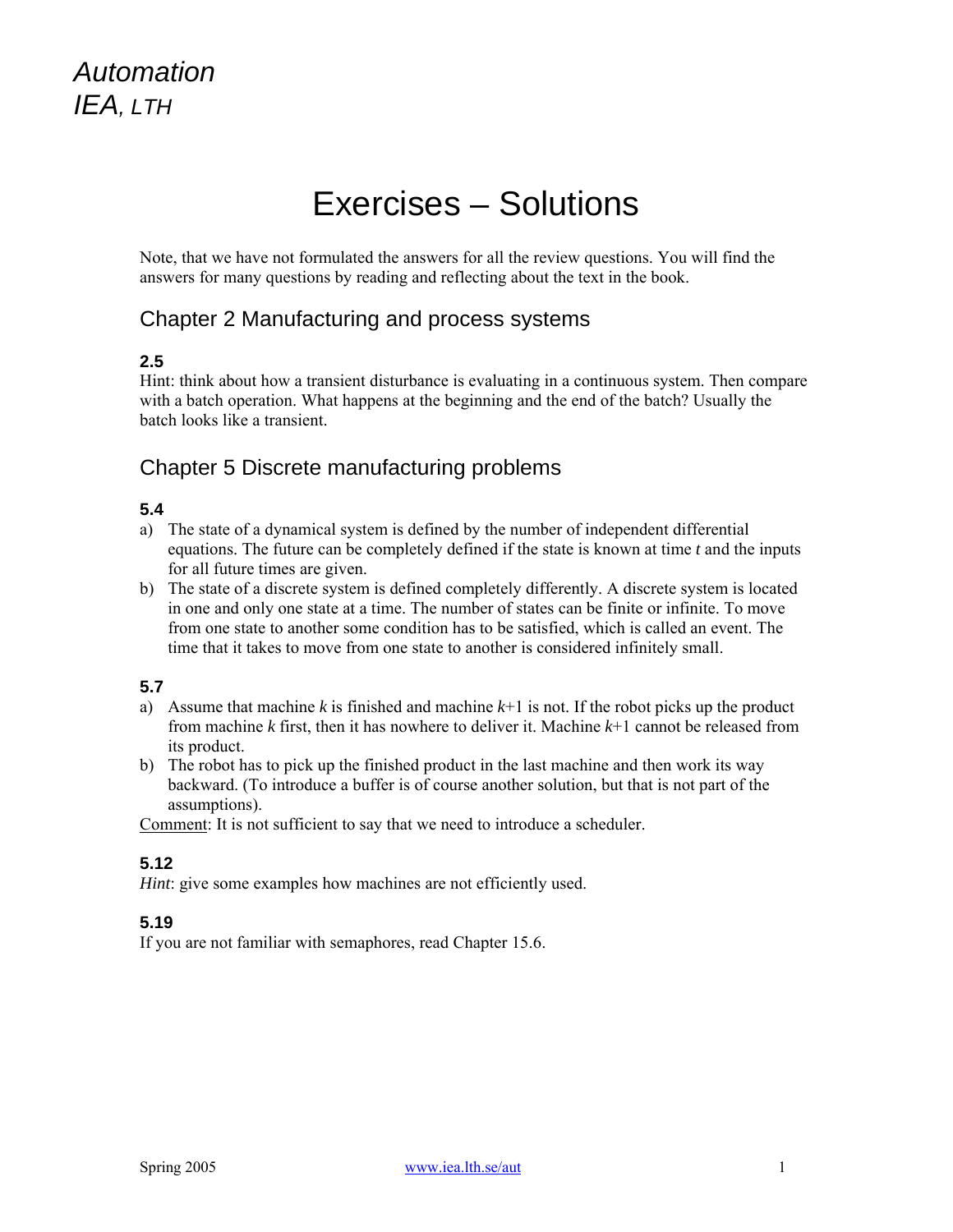## Chapter 6 Stochastic Modelling of Manufacturing Systems

**For computational help for Markov chains and Markov processes you may use the Matlab m-files markovchain and markovprocess respectively. They are available for downloading on the homepage www.iea.lth.se/aut.** 

### **6.2**

Assume that the customers of Alfa are described as state 1 and the others are state 2. Then the transition probability matrix can be written

$$
\mathbf{P} = \begin{pmatrix} 0,88 & 0,12 \\ 0,15 & 0,85 \end{pmatrix}
$$

Initially the probability distribution is  $\mathbf{p}(0) = (0,60 \quad 0,40)$ . We calculate

a) **p**(3) = (0,57 0,43); b) **p**(∞) = (5/9 4/9) c) The same as b) The market share will decrease! Independent of the initial market share for Alfa it will end up in 5/9, i.e. 56%.

### **6.3**

a) (i) yes, (ii) ergodic,  $\overline{p} = (1 \ 0)$  b) (i) no (ii) not relevant

- c) (i) no (ii) not relevant
- d) (i) yes, (ii) not ergodic. It is certainly possible to find a unique stationary solution but the system is not positive recurrent. The time for recurrence to state 2 is infinity. The state is periodically changing between states 1 and 3. This is manifested by one of the eigenvalues. They are 1.0, 0.3 and –1.0. The eigenvalue 1.0 makes sure that the **p** vector is normalized, i.e. that the sum of its components is 1 at all times. The eigenvalue  $-1.0$  is also on the unit circle and is a sign that the system is periodic and does not converge to a stationary value.
- e) (i) yes (ii) not ergodic. This is apparent from the state graph.
- f) (i) yes, (ii) ergodic  $\bar{p} = \frac{1}{45}(19 \quad 17 \quad 9) = (0.42, 0.38, 0.2)$ . The eigenvalues of **P** are 1.0, 0.5 and –0.8. The negative real eigenvalue (-0.8) will cause two of the states to oscillate back and fourth but will finally converge towards the stationary value.
- g) (i) yes, (ii) ergodic,  $\overline{p} = (1 \ 0 \ 0)$

### **6.4**

Yes, **P** is ergodic. We have  $p(\infty) = (2 / 7 \cdot 5 / 7)$ . The prob. to stay in state 1 is 2/7.

#### **6.5**

- (a) Not ergodic. If we start in one state we will remain there.
- (b) Not ergodic. The system is periodic.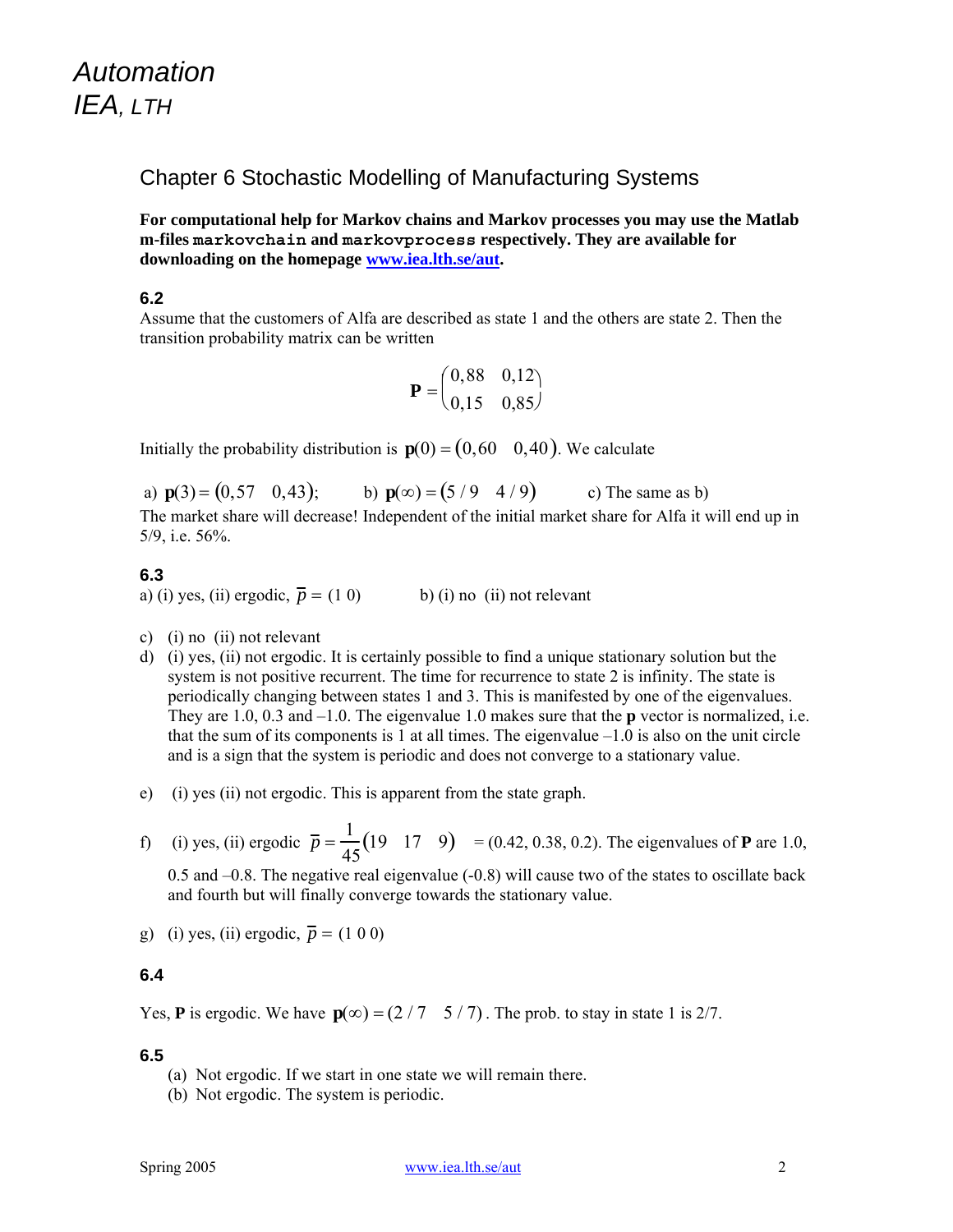(c) This is ergodic and the stationary probabilities are  $p_1 = a/(a+b)$ ;  $p_2 = b/(a+b)$ **6.6** 

Define the states  $1 = A$ ;  $2=B$ ;  $3=C$ ;  $4=$ out;  $5=Ra$ ;  $6=Rb$ ;  $7=$ reject.

b) The transition probability matrix

|  |  |  | $(0\quad 0.97 \quad 0 \quad 0 \quad 0.03 \quad 0 \quad 0)$ |
|--|--|--|------------------------------------------------------------|
|  |  |  |                                                            |
|  |  |  |                                                            |
|  |  |  |                                                            |
|  |  |  |                                                            |
|  |  |  |                                                            |
|  |  |  |                                                            |

c) The prob. to reach the output buffer from machine *A* is

$$
(0,97+0,03\cdot 0,5)\cdot (0,9+0,1\cdot 0,4)\cdot 0,93 =
$$
  
= 0,985\cdot 0,94\cdot 0,93 = 0,86

Thus 117 units must be fed into machine *A* in order to get 100 approved jobs.

d) The prob. to reach the output from machine *A* is  $0.97 \cdot 0.9 \cdot 0.93 = 0.811$ 

Thus 124 units must be fed into machine *A* in order to get 100 approved jobs.

e) See Chapter 6.3.2.

#### **6.7**

The process can be modeled as a Markov chain with three states, the number of unfinished jobs at the operator, *just before* the courier arrives. The states 1, 2 and 3 represent that there are 0, 1 or 2 unfinished jobs waiting for the operator. Every 30 minutes there is a state transition. This means that at the end of the period the number of unfinished jobs has decreased with 1 (if 0 delivery), stayed the same (if 1 job delivered) or increased with 1 (if 2 jobs delivered).

 Assume that the operator has 1 job waiting in the beginning of a time interval (just before the courier arrives)

- If the courier delivers 1 job (with prob.  $(0,5)$ , then there will be 1 unfinished job at the end of the time period, since the operator will finish one job (surely). Therefore we have  $p_{22} = 0.5$ .
- If the courier delivers 0 job, then there will be 0 jobs waiting at the next time interval. Thus  $p_{21} = 0,3$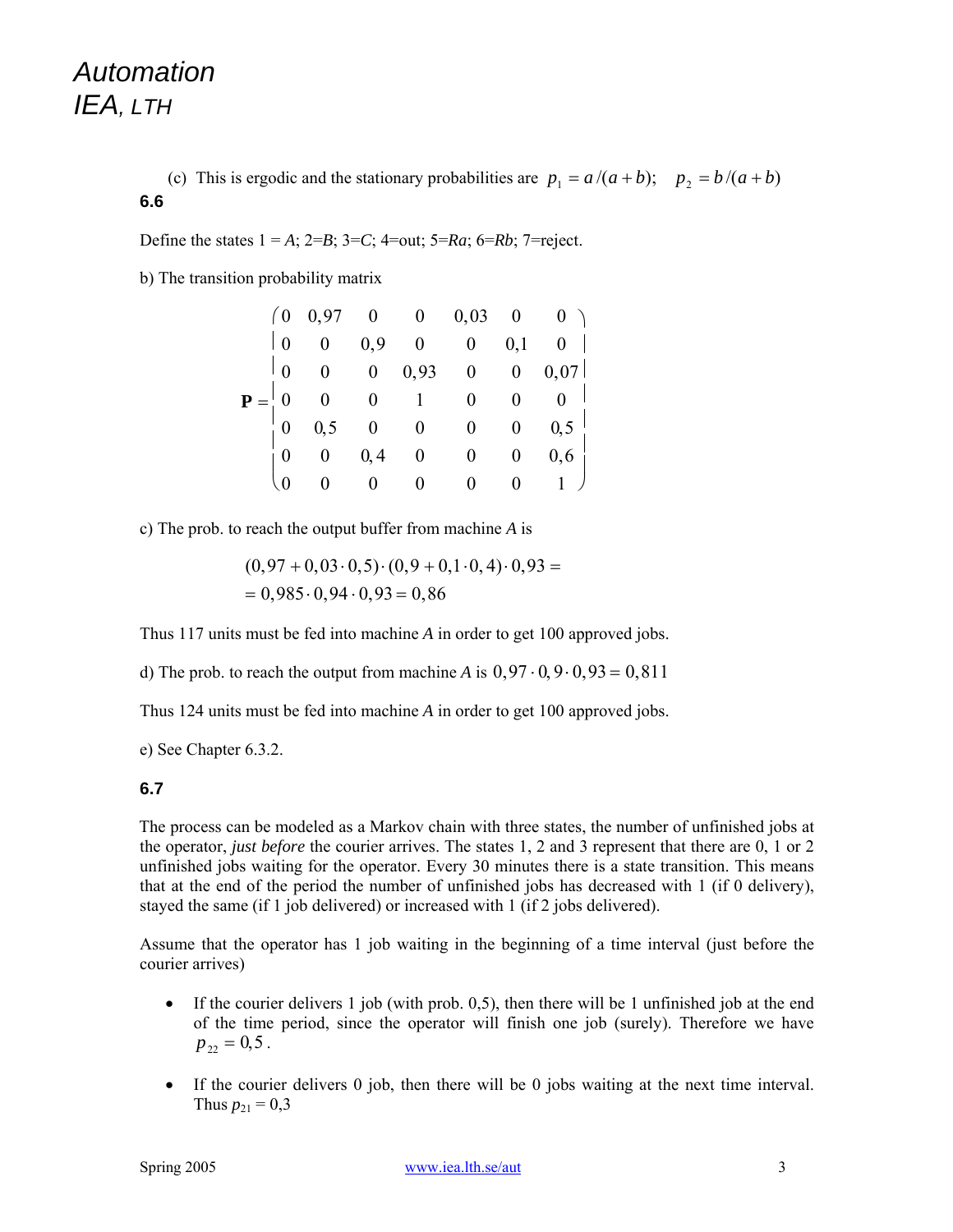• If the courier delivers 2 jobs, then there will be 2 jobs waiting at the next time interval, i.e.  $p_{23} = 0.2$ 

Now assume that the operator has 2 unfinished jobs waiting in the beginning of the period.

- If the courier delivers 1 job (with prob.  $0,5$ ) there will be 3 jobs waiting. However, if he delivers 2 jobs (with prob. 0,2) one of them will be rejected, and there are still 3 jobs waiting. So the probability to get 3 jobs in the beginning of the period is  $0.5+0.2=0.7$ . At the end of the period there will be 2 unfinished jobs. In other words  $p_{33} = 0.7$
- If the courier delivers 0 job (with  $p_{33} = 0.7$  prob. 0,3) there will be 1 unfinished job at the end of the period, so we get  $p_{32} = 0.3$

In a similar manner we can find the rest of the transition probabilities and obtain:

$$
\mathbf{P} = \begin{pmatrix} 0.8 & 0.2 & 0 \\ 0.3 & 0.5 & 0.2 \\ 0 & 0.3 & 0.7 \end{pmatrix}
$$

The stationary probability distribution is calculated:

$$
\mathbf{p}(\infty) = \left(\frac{9}{19}, \frac{6}{19}, \frac{4}{19}\right) = (0, 47 \quad 0, 32 \quad 0, 21)
$$

In the long run the operator will be in state 1 (there are no unfinished jobs) during 9/19 of the time. The courier arrives, and with 30% probability he does not deliver any new job. This means that the probability that the operator will remain without any job is  $(9/19)^*0.3 = 0.14$ , i.e. 14% of the time.

#### **6.8**

a) We calculate

$$
f_1^1 = 0,75
$$
  $f_1^2 = 0,25 \cdot 0,25$   
 $f_1^3 = 0,25 \cdot 0,75 \cdot 0,25$   $f_1^n = 0,25 \cdot (0,75)^{n-2} \cdot 0,25$   $n \ge 2$ 

Summarizing all the probabilities we obtain

$$
\sum_{n=1}^{\infty} f_j^n = f_j = 0,75 + 0,25 \cdot (1 + 0,75 + 0,75^2 + ...)0,25 =
$$
  
= 0,75 + 0,25 \cdot  $\frac{1}{1 - 0,75} \cdot 0,25 = 0,75 + 0,25 \cdot 4 \cdot 0,25 = 1$ 

i.e. the prob. to ever return to state 1 is 1.

Spring 2005 www.iea.lth.se/aut 4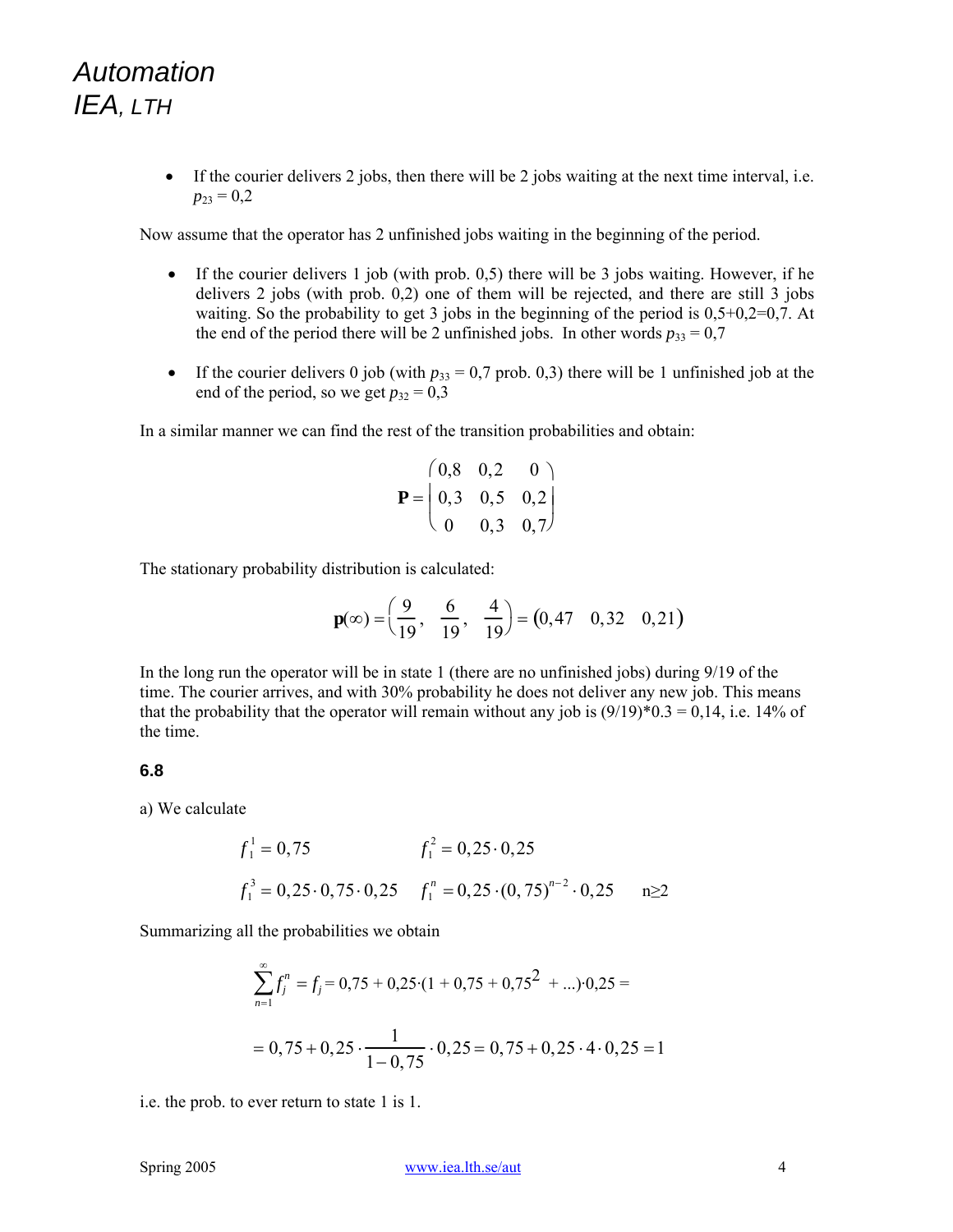b) The average time to return to state 1 is calculated as:

$$
\mu_1 = \sum_{n=1}^{\infty} n \cdot f_1^n = 1 \cdot 0,75 + 0,25^2 \cdot (2 + 3 \cdot 0,75 + 4 \cdot 0,75^2 + 5 \cdot 0,75^3 \cdot \cdot \cdot)
$$

Replace 0,75 with *x* and calculate the sum

$$
2 + 3 \cdot x + 4 \cdot x^2 + 5 \cdot x^3 + \cdots \tag{1}
$$

It can be rewritten as a sum of two series:

$$
1 + x + x^2 + x^3 + \cdots \tag{2}
$$

and

$$
1 + 2 \cdot x + 3 \cdot x^2 + 4 \cdot x^3 + \cdots \tag{3}
$$

The latter can be written as

$$
\frac{d}{dx}\left(1+x+x^2+x^3+\cdots\right) \tag{4}
$$

The sum (2) is calculated to  $\frac{1}{1}$  $\frac{1}{1-x}$  while the sum (4) is  $\frac{d}{dx}$ *dx* 1 1 − *x*  $\left(\frac{1}{1-x}\right) = \frac{1}{(1-x)^2}$ 

Inserting  $x = 0.75$ :

$$
\mu_1 = 0,75 + 0,25^2 \cdot \left( \frac{1}{1 - 0,75} + \left[ \frac{1}{1 - 0,75} \right]^2 \right) = 0,75 + 1,25 = 2
$$

- c) In Example 6.9 of the book we find  $\bar{p}_1 = 0.5$  which verifies the statement. Note, that this is true only if we start in state 1 or 2. The complete Markov chain is *not* ergodic.
- d) Calculate the probability to ever return to state 4:

$$
\sum_{n=1}^{\infty} f_4^n = f_4 = 0,25 + 0,25 \cdot (1 + 0,25 + 0,25^2 + ...)0,25 =
$$
  
= 0,25 + 0,25 \cdot  $\frac{1}{1 - 0,25} \cdot 0,25 = \frac{1}{4} + \frac{1}{12} < 1$ 

Thus, state 4 is transient. The same can be shown for state 3.

#### **6.9**

Use Eq. (6.14). The time to return to the same state is (at an average) for  $p_1$ :  $1/0.19 \approx 5$ , for  $p_2$ :  $1/0.58 \approx 1.7$  and for p<sub>3</sub>:  $1/0.23 \approx 4.3$ , respectively.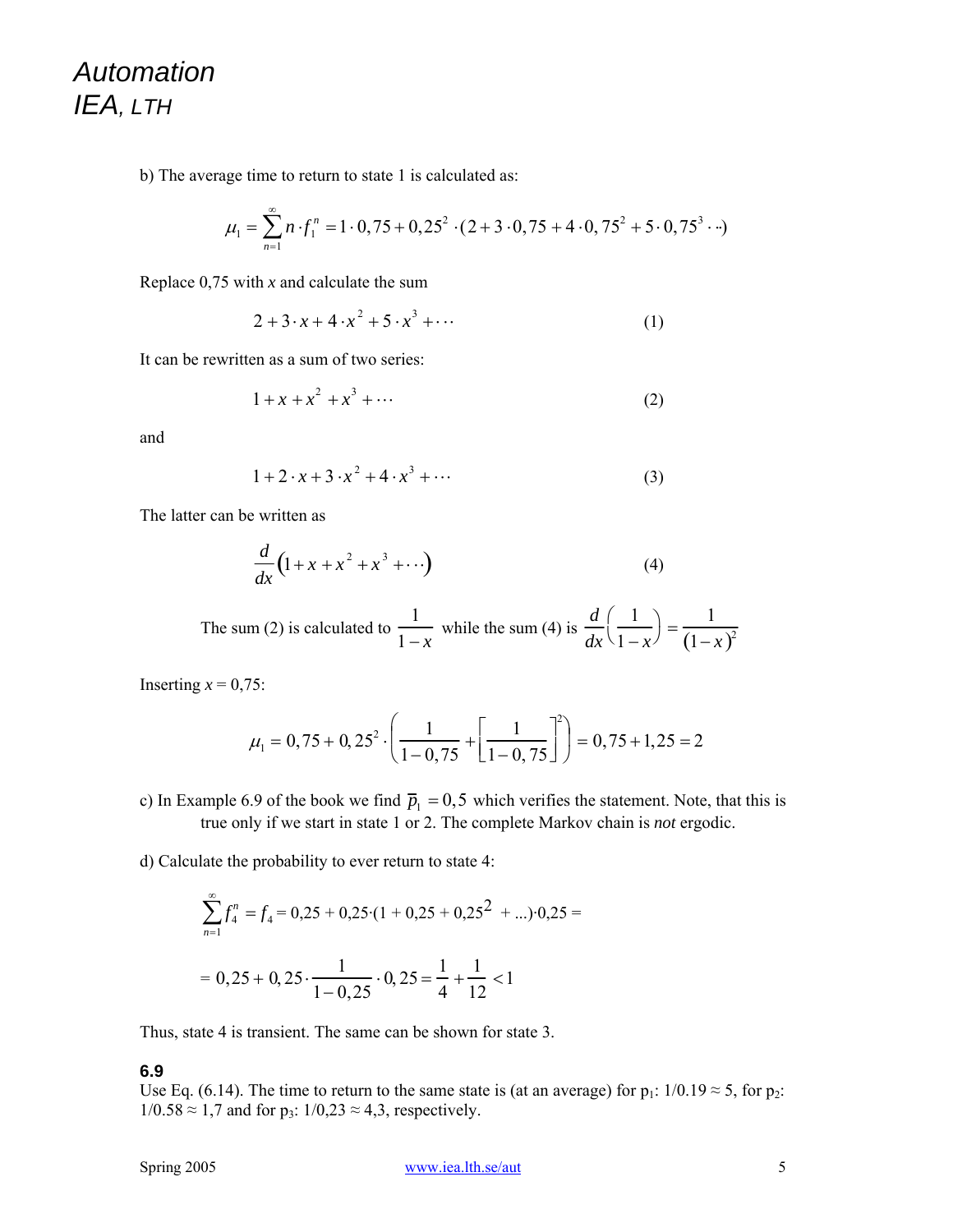### **6.10**

Denote the states according to:

1=In; 2=*M1*; 3=*M2*; 4=*M3*; 5=Out; 6=*M1s*; 7=*M2s*; 8=*M3s*; 9=reject

a) The probability to pass from In to Out is:

$$
1,0 \cdot (0,95+0,05 \cdot 0,8) \cdot (0,9+0,1 \cdot 0,8) \cdot (0,9+0,1 \cdot 0,8) =
$$
  
= 0,99 \cdot 0,98 \cdot 0,98 = 0,951

So, one has to start with at least 106 articles in order to get 100 approved.

b) The probability to arrive at M2 is  $(0,95 + 0,05 \cdot 0,8) = 0,99$ .

The probability to pass from M2 to M3 is  $(0,9 + 0,1 \cdot 0,8) = 0,98$ 

The probability to be rejected after that the product has arrived at M3 is  $0.1 \cdot 0.2 = 0.02$ 

*Conclusion:* The probability to reach M3 and then be rejected is  $0,99 \cdot 0.98 \cdot 0,02 = 0,019$ 

| c) The transition probability matrix is |                  |                  |                  |                  |                  |                  |                  |                  |                  |
|-----------------------------------------|------------------|------------------|------------------|------------------|------------------|------------------|------------------|------------------|------------------|
|                                         |                  |                  | 0                | $\boldsymbol{0}$ | $\boldsymbol{0}$ | $\boldsymbol{0}$ | $\boldsymbol{0}$ | $\theta$         |                  |
| $\mid 0$                                |                  | $\boldsymbol{0}$ | 0,95             | $\boldsymbol{0}$ | $\boldsymbol{0}$ | 0,05             | $\boldsymbol{0}$ | $\boldsymbol{0}$ | $\boldsymbol{0}$ |
|                                         | $\overline{0}$   |                  | $\boldsymbol{0}$ | 0,9              | $\boldsymbol{0}$ | $\boldsymbol{0}$ | 0,1              | $\boldsymbol{0}$ | $\boldsymbol{0}$ |
|                                         | $\theta$         | 0                | $\boldsymbol{0}$ | $\boldsymbol{0}$ | 0,9              | $\boldsymbol{0}$ | $\boldsymbol{0}$ | 0,1              | $\boldsymbol{0}$ |
| $P =$                                   |                  |                  | $\boldsymbol{0}$ | $\boldsymbol{0}$ | $\mathbf{1}$     | $\boldsymbol{0}$ | $\boldsymbol{0}$ | $\boldsymbol{0}$ |                  |
|                                         |                  | $\boldsymbol{0}$ | 0,8              | $\boldsymbol{0}$ | $\boldsymbol{0}$ | $\boldsymbol{0}$ | $\boldsymbol{0}$ | $\boldsymbol{0}$ | 0,2              |
|                                         | $\boldsymbol{0}$ |                  | $\boldsymbol{0}$ | 0,8              | $\boldsymbol{0}$ | $\boldsymbol{0}$ | $\boldsymbol{0}$ | $\boldsymbol{0}$ | 0,2              |
|                                         | $\overline{0}$   |                  | 0                | $\boldsymbol{0}$ | 0, 8             | $\boldsymbol{0}$ | $\boldsymbol{0}$ | $\boldsymbol{0}$ | 0,2              |
|                                         |                  |                  | $\overline{0}$   | $\overline{0}$   | 0                | $\overline{0}$   | 0                | $\theta$         |                  |

**6.11** 

a) The state are "under repair" =1, "operating" =2. The transition probability matrix is

$$
P = \begin{pmatrix} 0,6 & 0,4 \\ 0,2 & 0,8 \end{pmatrix}
$$

b) According to (6.8): **p**(0) = (0 1); **p**(2) = **p**(0) ·  $\mathbf{P}^2 = (0 \quad 1) \cdot \begin{pmatrix} 0.44 & 0.56 \\ 0.28 & 0.72 \end{pmatrix}$ ⎛ ⎝  $\begin{pmatrix} 0,44 & 0,56 \\ 0,28 & 0,72 \end{pmatrix} = (0,28 \quad 0,72)$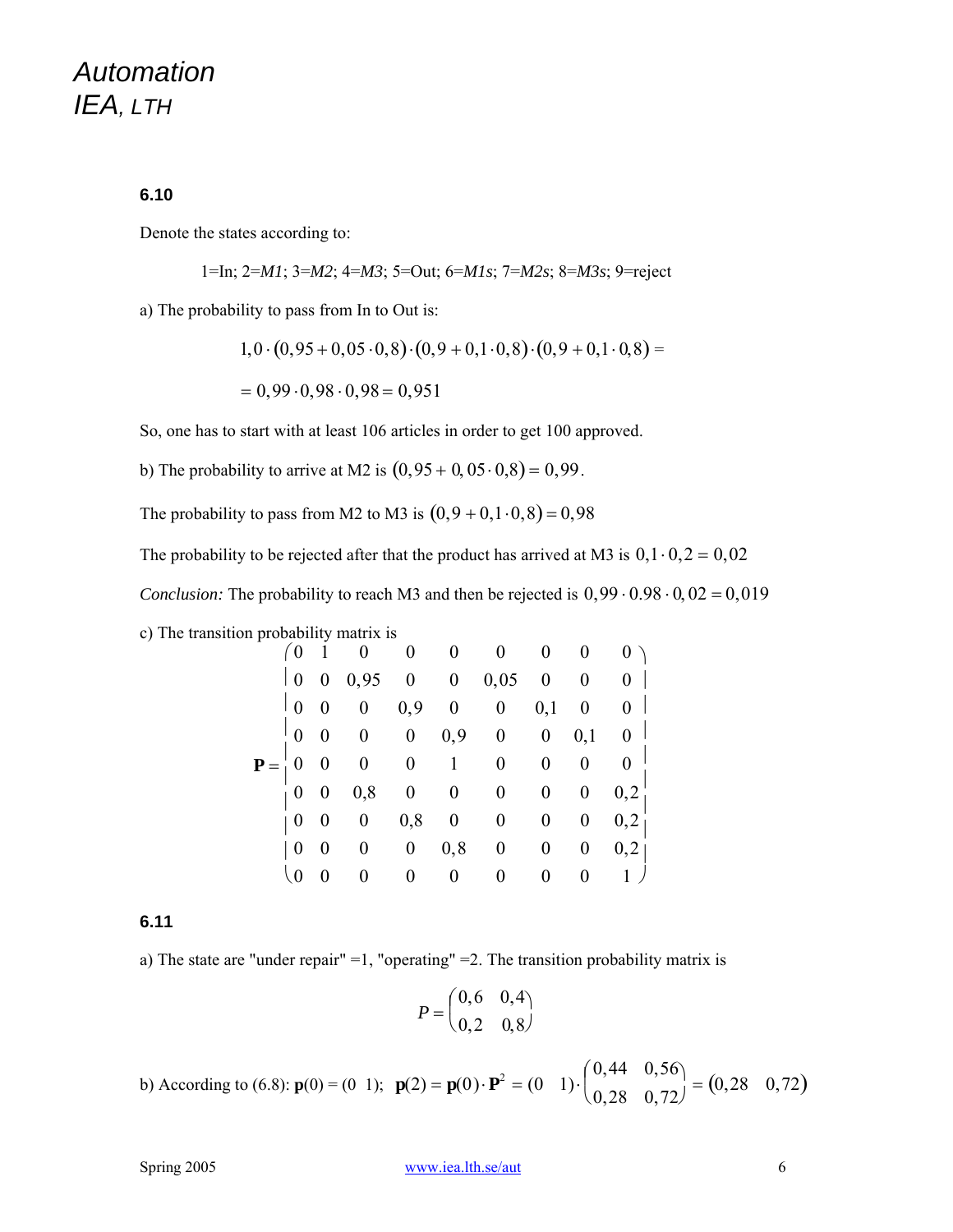c) Stationary solution:  $\mathbf{p}(\infty) = \overline{\mathbf{p}} = (1/3 \quad 2/3)$ 

*Hint*: Use the Matlab code markovchain to verify your results!

### **6.12**

b) The transition probability matrix is

$$
P = \begin{pmatrix} 0.7 & 0.3 \\ 0.1 & 0.9 \end{pmatrix}
$$

The stationary probabilities are  $\bar{\mathbf{p}} = (0.25 \quad 0.75)$ .

c) According to (6.14) the average time to return to the state *operating* is 1/0,75=1,33 time units. It can also be calculated using (6.13).

d) The availability is defined as  $\bar{p}_2$  i.e. 0,75.

### **6.13**

The Markov chain is ergodic. The stationary solution is  $\mathbf{\bar{p}} = (0,372 \quad 0,149 \quad 0,479)$ *Hint*: Use the Matlab code markovchain to verify your results!

### **6.14**

The transition probability matrix is

| $q_0$ | $q_1$ | $\begin{array}{c} q_2 \\ 0 \end{array}$ | $q_m$ |
|-------|-------|-----------------------------------------|-------|
|       | O     |                                         | 0     |
|       | Ó     | በ                                       | 0     |
|       |       |                                         |       |
|       |       | O                                       | 0     |

### **6.15**

See Sections 6.5.3 and 6.5.4. The *superposition* principle is valid, which means that the sum of many Poisson processes is still a Poisson process. A Poisson process can also be decomposed into many processes, where each one of the outputs is a Poisson process. Furthermore, the propagation of the probabilities is described by a linear differential equation.

Comment: It is true that a Markov process has no memory. This, however, is not sufficient to guarantee than the system is linear. Note, that a system described by the non-linear differential

equation  $\frac{dx}{dt} = f(x, u)$  has no memory. It stores all its history in the state *x*.

#### **6.16**

This is a birth process, that can be described by the Figure 6.16. Define  $p_k(t)$  as the probability that there are  $k$  jobs in the system at time  $t$ . Then the Markov process can be described by

$$
\frac{d}{dt} p_0 = -\lambda p_0
$$
  

$$
\frac{d}{dt} p_k(t) = \lambda p_{k-1} - \lambda p_k
$$

Spring 2005 www.iea.lth.se/aut 7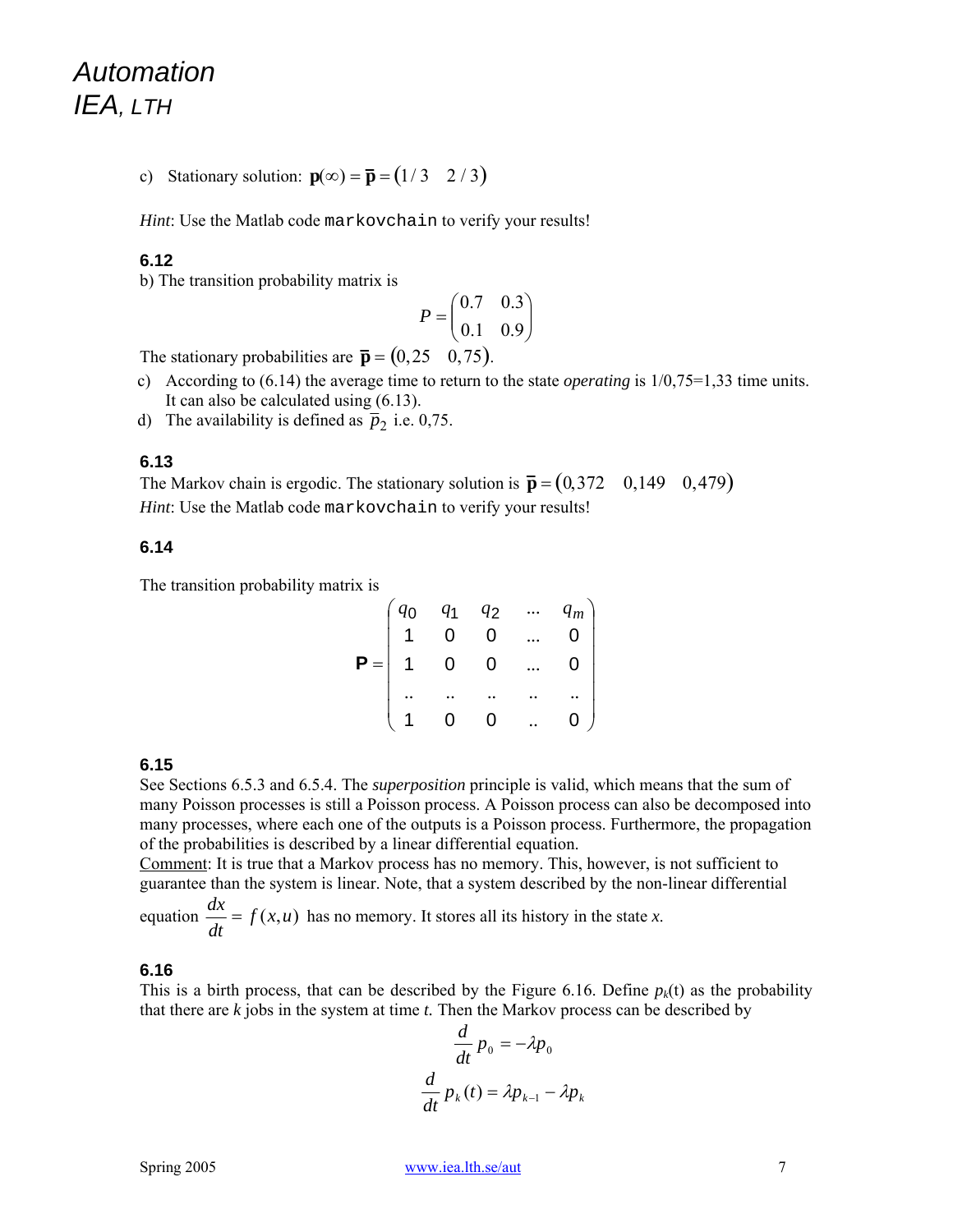> In analogy with Example 6.16 in the book we find that the general solution can be found analytically:

$$
p_k(1) = \frac{(\lambda)^k}{k!} e^{-\lambda} = \frac{(2)^k}{k!} e^{-2}
$$
 which implies  $p_0(1) = e^{-2} = 0,135$   

$$
p_1(1) = \frac{2^1}{1!} e^{-2} = 0,27, p_2(1) = \frac{2^2}{2!} e^{-2} = 0,27, p_3(1) = \frac{2^3}{3!} e^{-2} = 0,18
$$

The probability that more than 3 articles have arrived after 1 minute is equal to

$$
p_4 + p_5 + p_6 + \dots = 1 - p_0 - p_1 - p_2 - p_3
$$
  
= 1 - 0,14 - 0,27 - 0,27 - 0,18 = 0,14

The expected number of articles is  $E{N(t)} = \lambda t = 2$  with the variance var ${N(t)} = \lambda t = 2$ , i.e. the standard deviation  $\sqrt{2} = 1.4$ .

#### **6.17**

This is a pure birth process, where the probability  $p_n(t) = (\lambda t)^n e^{-\lambda t} / n!$  is defined as the probability that the system contains *n* pieces at time *t*. In our case  $\lambda = 1$  and we calculate  $p<sub>o</sub>(2) = 0,135;$   $p<sub>1</sub>(2) = 0,271;$   $p<sub>2</sub>(2) = 0,271;$   $p<sub>3</sub>(2) = 0,180$ The prob. to have *at least* 2 articles is  $1 - p_0 - p_1 = 0.59$ The prob. to have *at least* 4 articles is  $1 - p_0 - p_1 - p_2 - p_3 = 0.14$ 

#### **6.18**

This is a birth process. We define  $p_k(t)$  as the probability that there are k jobs in the system at time *t*. Here  $\lambda = 1$ . The probability that there are more than 2 jobs in the system at time  $t = 1$  is

$$
p_3(1) + p_4(1) + p_5(1) + \ldots = 1 - p_0(1) - p_1(1) - p_2(1) = 1 - e^{-1} - e^{-1} - 0.5^* e^{-1} = 0.080
$$

#### **6.19**

This is a continuous Markov process with the generator

$$
A = \begin{pmatrix} -r & r \\ f & -f \end{pmatrix}
$$

where  $f = 0,1$ . The stationary solutions are  $p_1 = 0.1/(0.1+r)$ ;  $p_2 = r/(0.1+r)$ ; . Given that  $p_1 < 0.05$  we get the required repair rate  $r > 1.9$ . This means that the machine has to be repaired in about half a day at an average.

#### **6.20**

Define:  $p_1$ = the prob. that the machine is under repair,  $p_2$ = the prob. that the machine is operating. The failure probability for the machine is 0,5*dt* which is the same as to say that the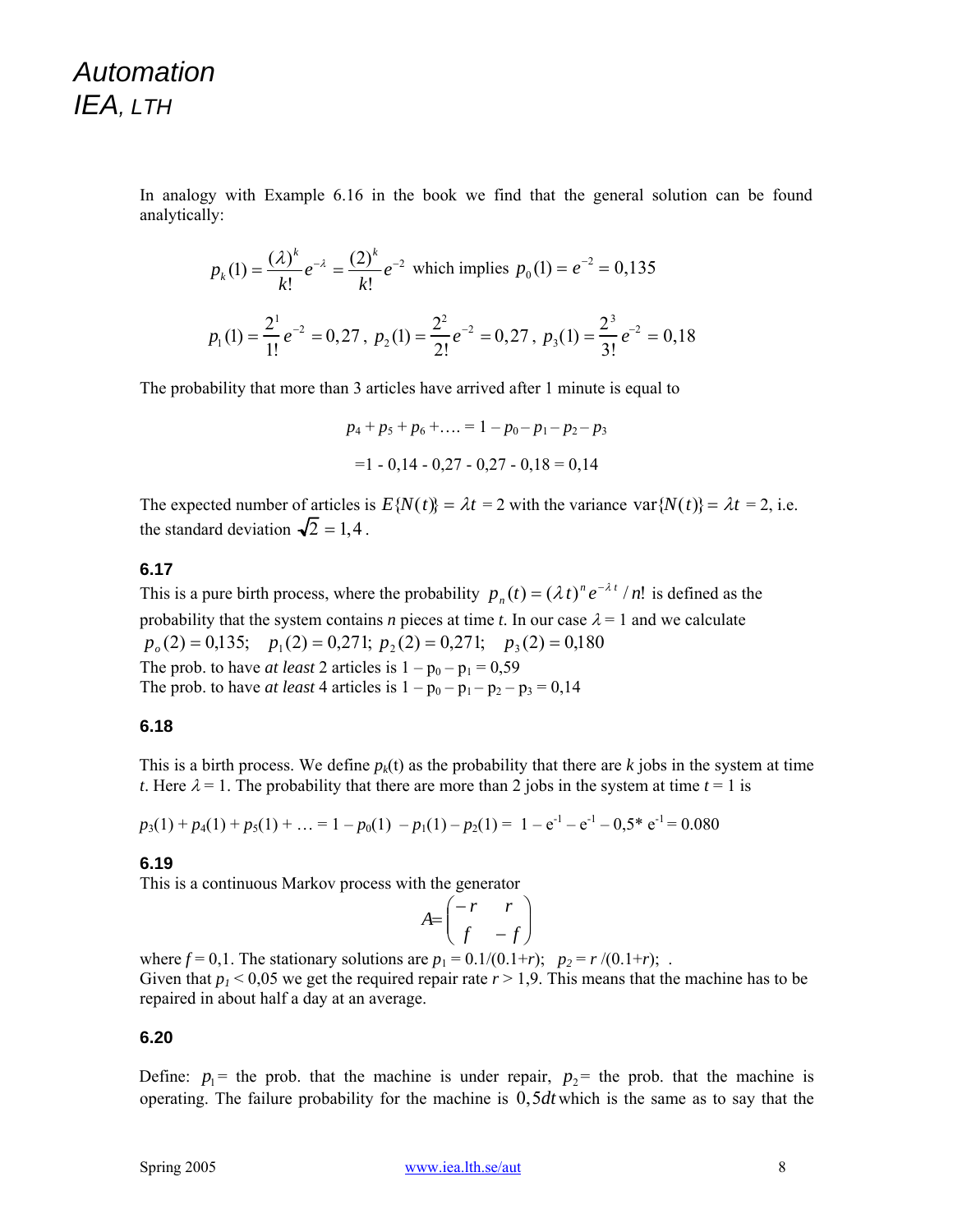> time between errors is an exponentially distributed stochastic variable with the average 2, while the time for repair has the average 3. The continuous Markov process can be modeled as:

$$
\frac{dp_1}{dt} = -0,33p_1 + 0,5p_2
$$
  

$$
\frac{dp_2}{dt} = 0,33p_1 - 0,5p_2
$$
  

$$
\frac{d\mathbf{p}}{dt} = \mathbf{p}(t) \cdot \mathbf{A} = \mathbf{p}(t) \cdot \begin{pmatrix} -0,33 & 0,33\\ 0,5 & -0,5 \end{pmatrix}
$$

The initial condition is  $\mathbf{p}(0) = (0 \ 1)$ . The general solution is  $\mathbf{p}(t) = \mathbf{p}(0)e^{\mathbf{A}t}$ .

$$
\mathbf{p}(5) = (0.59 \ 0.41) \ \text{--> the prob. for operation is 41\%}
$$
\n
$$
\mathbf{p}(\infty) = \overline{\mathbf{p}} = (0.60 \ 0.40) \ \text{--> the prob. for operation is 40\%}
$$

The Matlab code markovprocess generates the following figure, showing how the state probabilities propagate as function of time.



#### **6.21**

a)  $7.2.2 = 28$  states

- b) *M1* can produce when it is not blocked or failed, i.e. 12 states.
- c) See Eq. (6.60) in the book.

### **6.22**

(a) 20 states

(b) Both the machines must be operational. The buffer most not be empty or full, i.e.  $3 \cdot 1 \cdot 1 =$ 3 states.

(c) 
$$
\frac{dp_{311}}{dt} = -(\mu_1 + \mu_2 + f_1 + f_2) \cdot p_{311} + \mu_1 p_{211} + \mu_2 p_{411} + r_1 p_{301} + r_2 p_{310}
$$

No machine is blocked or starved.

(d)  $M_2$  is allowed to be both operating and under repair. The buffer may not be full.

#### Spring 2005 www.iea.lth.se/aut 9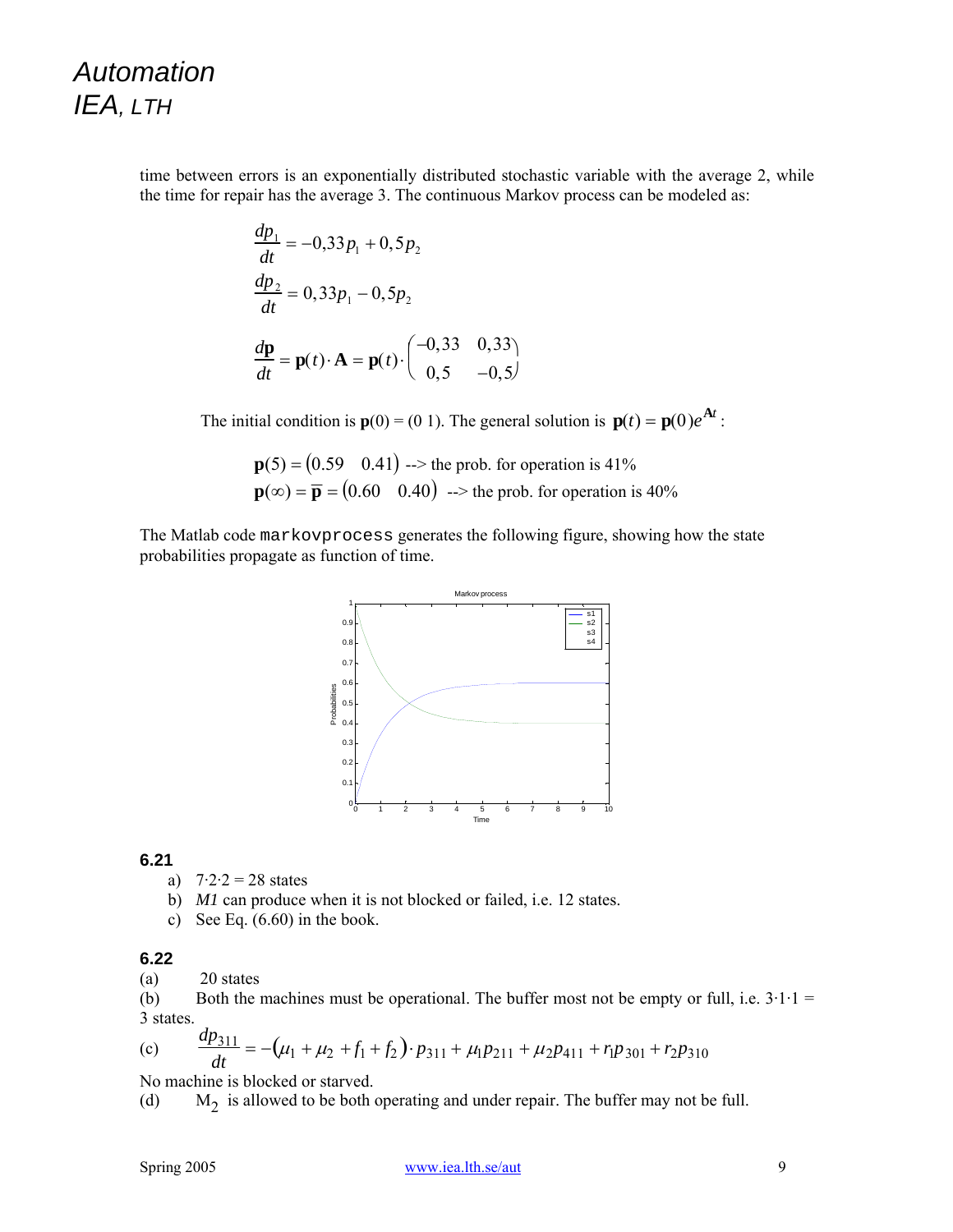$$
E_1 = \sum_{n=0}^{3} \sum_{\alpha_2=0}^{1} p_{n,1,\alpha_2}
$$

For a very large buffer we have according to (6.55):

$$
e_1 = \frac{r_1}{r_1 + f_1} = \frac{0, 2}{0, 21} = 95\%
$$

It is true that  $E_1 \le e_1$  since the machine cannot be blocked or starved if the buffer is very large.

(e) See Eq.  $(6.60)$ . The dimension is  $time^{-1}$ 

#### **6.23**

Machines 1 and 2 can be in the states 1 or 2. Machine 3 can be in the states 1 or 3. This makes 8 states, called  $s(m_1, m_2, m_3)$  or  $s(111)$ ,  $s(113)$ ,  $s(121)$ ,  $s(123)$ ,  $s(211)$ ,  $s(213)$ ,  $s(221)$ , and  $s(223)$ . However, we can never reach s(223). Consequently the system has 7 states that can be represented in the diagram below.



c) The efficiencies are

 $E(m_1) = p(113) + p(123) + p(111) + p(121)$  $E(m_2) = p(113) + p(213) + p(111) + p(211)$  $E(m_3) = p(111) + p(211) + p(121) + p(221)$ d) The production rate is  $\mu_3 E(m_3)$ 

#### **6.24**

a) 32 states

b) Consider:

- a machine under repair cannot produce;
- a starved or blocked machine can not produce;
- the number of articles in each buffer can be 0 or 1.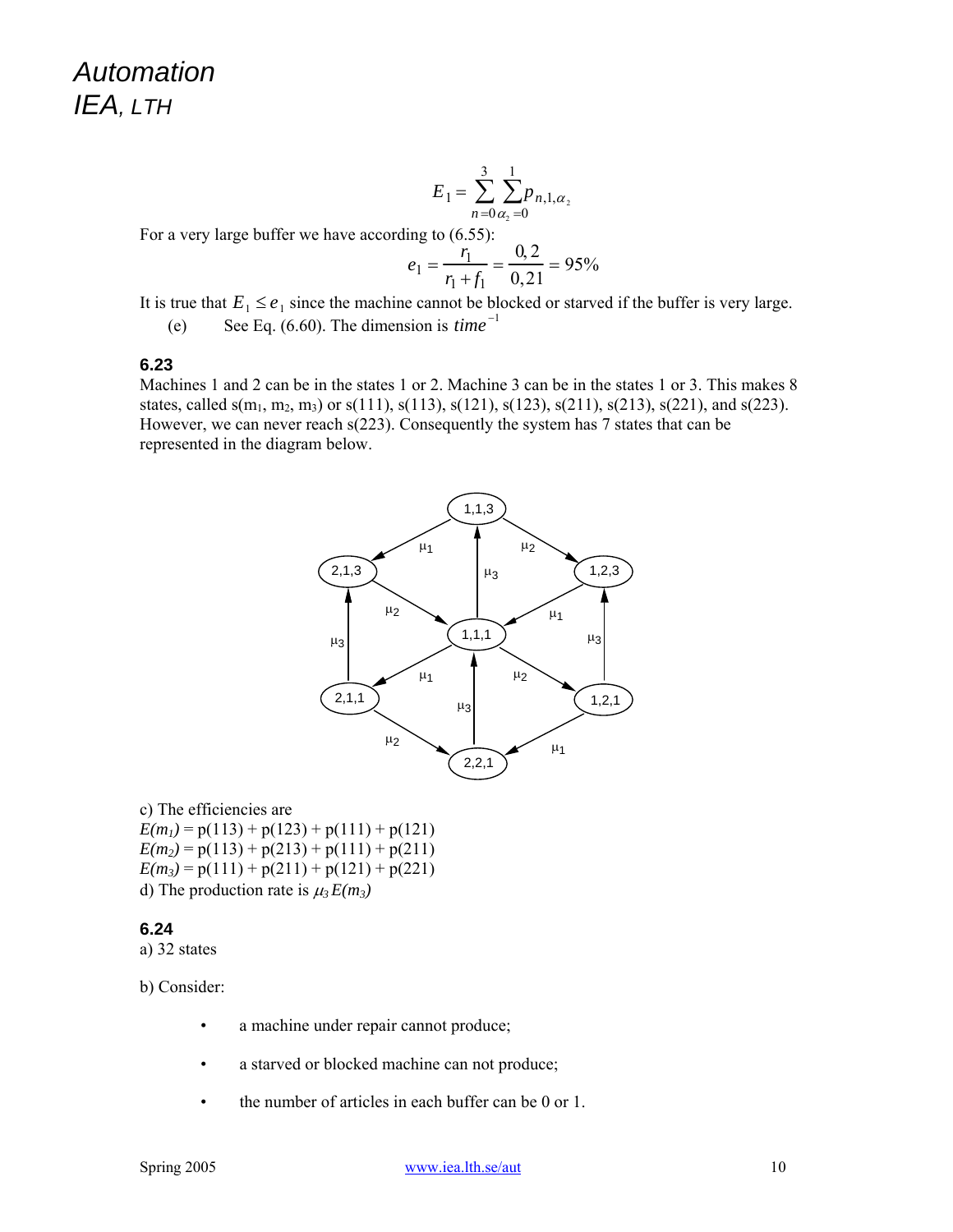Neighboring states to  $s(0,1,1,1,0)$  are the following:

 $s(0,1,0,1,0) - M1$  and M3 under repair s(0,1,1,0,0) - *M2* and *M3* under repair  $s(0,1,1,1,1)$  – all machines operating s(0,0,1,1,0) - both *M1* and *M2* are operating but are starved.  $s(1,1,1,1,0)$  - both M1 and M2 are blocked, M3 is under repair

$$
\frac{d}{dt}p(01110) = -(f_1 + f_2 + r_3 + \mu_1)p(01110) + r_1p(01010) +
$$
  
+ 
$$
r_2p(01100) + f_3p(01111)
$$

c)  $\mu_1 \cdot p(0, 1, 1, 1, 1)$ , i.e. the sum of all arguments 2, 4 and 5.

#### **6.25**

(a) The system has *n*+1 states

(b) Call the states  $P(k_1, k_2) = P_{k_1k_2}$ . For n=3 we denote the states

 $p_{30}$ ,  $p_{21}$ ,  $p_{12}$ ,  $p_{03}$ . The state equations are:

$$
\frac{dp_{30}}{dt} = -\mu_1 p_{30} + \mu_2 p_{21}
$$
\n
$$
\frac{dp_{21}}{dt} = \mu_1 p_{30} - (\mu_1 + \mu_2) p_{21} + \mu_2 p_{12}
$$
\n
$$
\frac{dp_{12}}{dt} = \mu_1 p_{21} - (\mu_1 + \mu_2) p_{12} + \mu_2 p_{03}
$$
\n
$$
\frac{dp_{03}}{dt} = \mu_1 p_{12} - \mu_2 p_{03}
$$

#### **6.26**

**NOTE:** There is a misprint in the problem formulation:

*n*

0

*It reads:* Calculate the average lead time …

*It should read:* Calculate the average number of operating machines if  $q = 0$  and for  $q = 0.2$ . This number is defined as:  $L = \sum_{n=0}^{\infty}$ *M*  $L = \sum n^* p_n$ \*

As a preparation for this example, study Example 6.17. Consider this problem a birth-death process. We refer to Figure 6.20 as an illustration of the process.

Assume that state  $s_k$  is defined as *k* machines are in operation. Thus  $s_0$  means that all the M machines are failed. State  $s_M$  means that all the machines are in operation. Referring to Figure 6.20 we can see that the state increases from  $s_{k-1}$  to  $s_k$  with the rate *r*. All the  $\lambda$  in Figure 6.20 are here called *r*.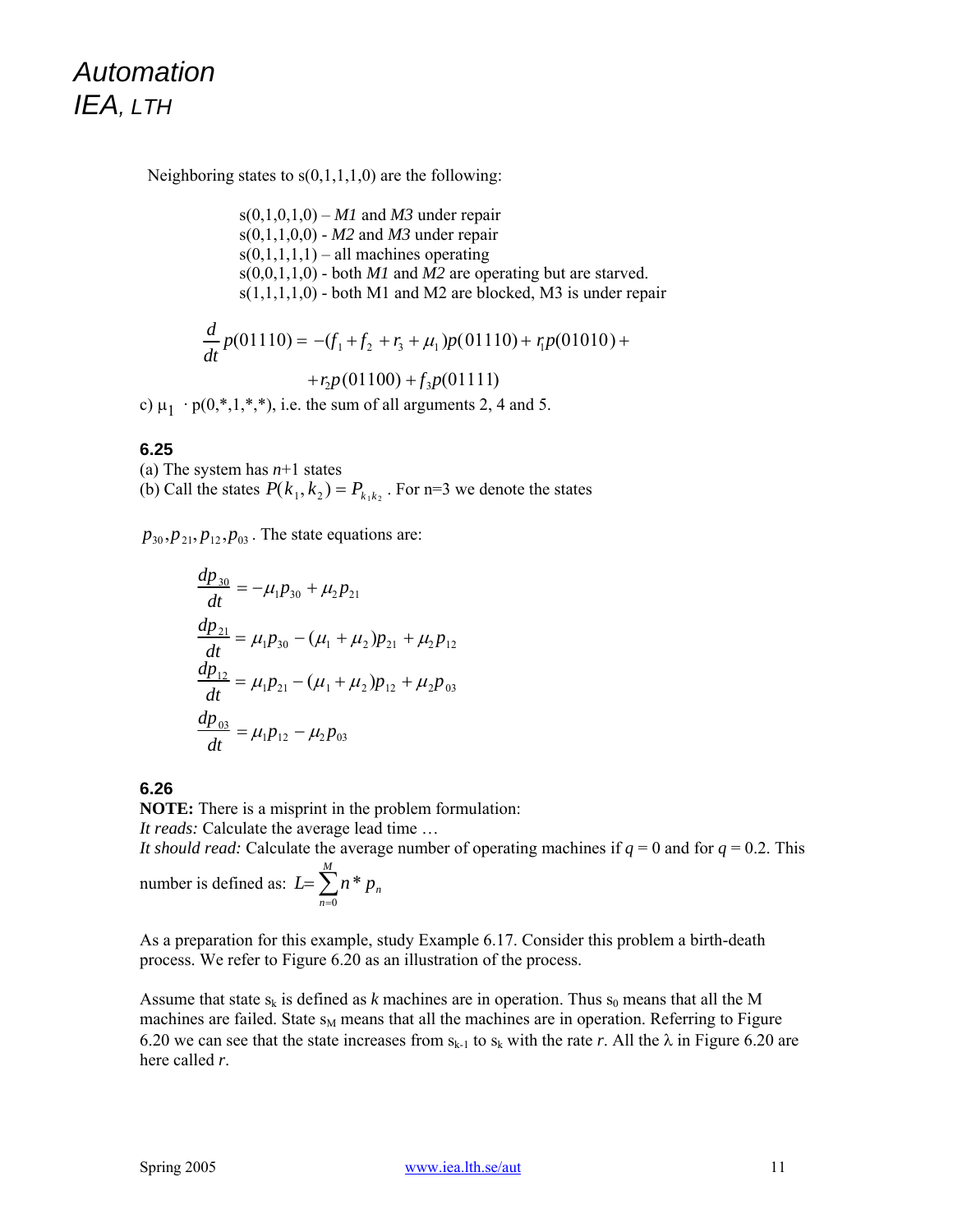If only 1 machine is operational, then the failure rate is *f.* Is *k* machines are operational, then the failure rate is *k* times larger, *k\*f*. The quality control means that a fraction *q* of 1 machine getting repaired is returned. Another way to express this is that the failure rate for each state will increase with *q\*r*. In other words,

 $\mu_1 = f + q^*r$ ;  $\mu_2 = 2f + q^*r$ ; ….  $\mu_M = Mf + q^*r$ 

According to (6.57) we have:

$$
p_{k+1} = r^* p_k / (k^* f + q^* r)
$$

Then

 $p_1 = r/(f+qr)p_0$ ;  $p_2 = r * p_1/(2f+qr)$ ; ...  $p_M = r * p_{M-1}/(Mf+qr)$ 

Now we insert the values  $M = 5$ ,  $r = 10$ ,  $f = 2$ ,  $q = 0$ :

We get:

$$
p_1 = 5 \ ^* p_0; \qquad \quad p_2 = 10 \ ^* p_1 / 4; \qquad p_3 = 10 \ ^* p_2 / 6; \qquad p_4 = 10 \ ^* p_3 / 8; \qquad p_5 = 10 \ ^* p_4 / 10;
$$

Knowing that the sum  $p_0 + ... + p_5 = 1$  we can calculate  $p_0$ , which gives:

 $p_0 = 0.01;$   $p_1 = 0.05;$   $p_2 = 0.14;$   $p_3 = 0.23;$   $p_4 = 0.285$   $p_5 = 0.285$ 

The average number of operating machines can be calculated as the sum

$$
L = \sum_{n=0}^{M} n^* p_n = 3.41
$$

#### **Comment:**

You can also calculate the probabilities by using the Matlab code markovprocess. Verify that the generator **A** (for  $q = 0$ ) is:

|              | $-10 \quad 10 \quad 0$ |               | $\Omega$ | $\Omega$              | 0        |
|--------------|------------------------|---------------|----------|-----------------------|----------|
|              | $2 -12 10$             |               | 0.       | 0                     | $^{(1)}$ |
| $\bf{0}$     |                        | $4 - 14 = 10$ |          | $\overline{0}$        | 0        |
| 0            |                        |               |          | $0 \t 6 \t -16 \t 10$ | $\theta$ |
| 0            | $\mathbf{0}$           |               |          | $0 \t 8 \t -18 \t 10$ |          |
| $\mathbf{0}$ | $\Omega$               | 0.            |          | $0 \t10 \t-10$        |          |

For  $q = 0.2$  we the generator A is:

|              | $-10 \quad 10 \quad 0$ | $\Omega$              | $\mathbf{0}$ | $\mathbf{0}$ |
|--------------|------------------------|-----------------------|--------------|--------------|
|              | $4 - 14 = 10$          | $\overline{0}$        | 0            | 0            |
| $\mathbf{0}$ |                        | $6 -16$ 10 0          |              | 0            |
| 0.           |                        | $0 \t 8 \t -18 \t 10$ |              | 0            |
| $\mathbf{0}$ | $\theta$               | $0 \t10 \t-20 \t10$   |              |              |
| $\mathbf{0}$ | 0                      | $0 \t 0 \t 12 \t -12$ |              |              |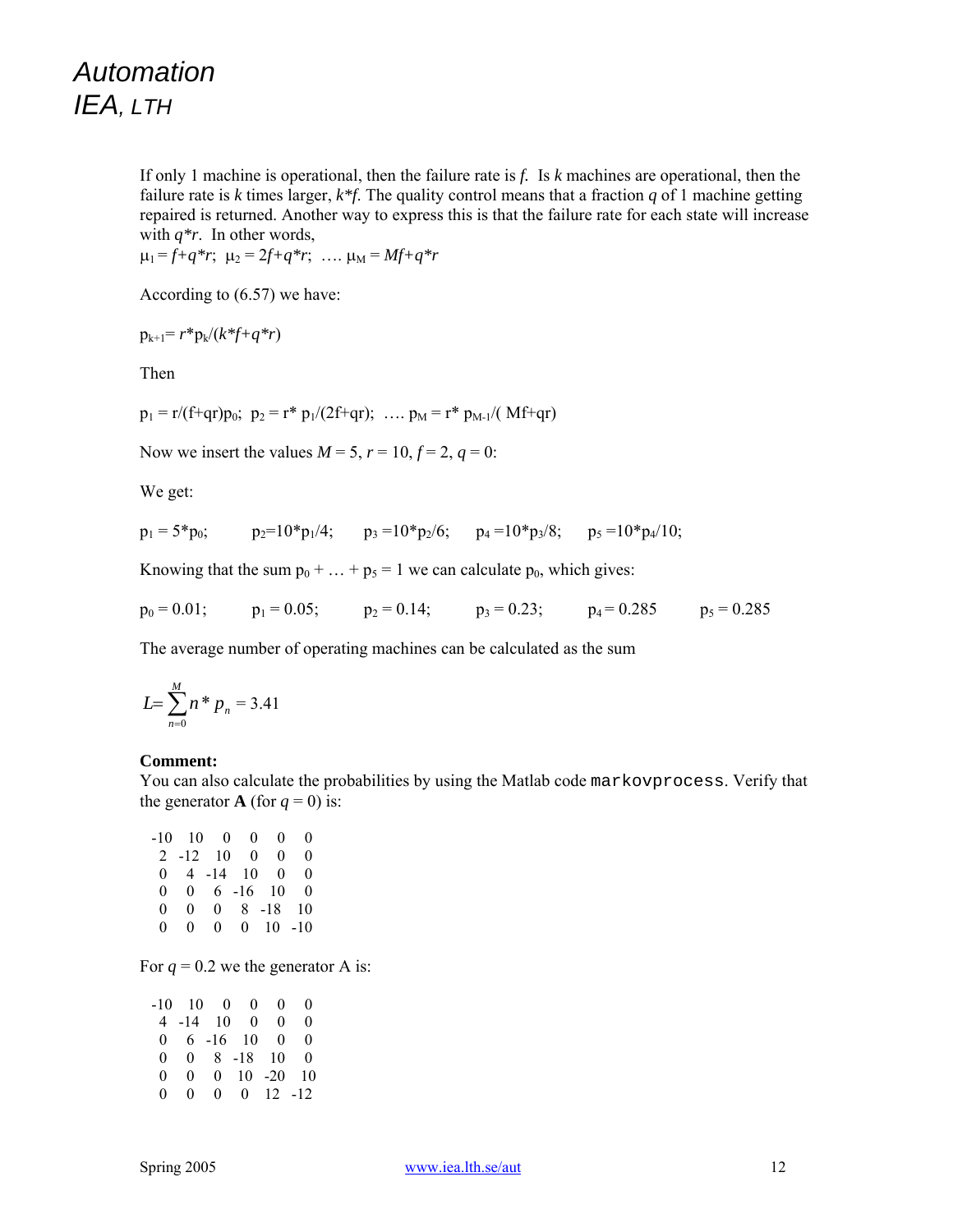The steady state solution then becomes:

 $p_0 = 0.045;$   $p_1 = 0.11;$   $p_2 = 0.186;$   $p_3 = 0.23;$   $p_4 = 0.23$   $p_5 = 0.19$  $L = 3.08$ 

**Comment:** 

Verify that (6.57) is still valid.

## Chapter 7 Queuing Systems

**For computational help for queuing systems you may use the Matlab m-files mmmqueue and mmmkqueue respectively. The first one solves key parameters for M/M/1 and M/M/m queuing systems while the second one solves the M/M/1/K and M/M/m/K problems. They are available for downloading on the homepage www.iea.lth.se/aut.** 

### **7.1**

Queuing systems are special cases of birth-death processes. They in turn are special cases of Markov processes, that are governed by  $dp/dt = pA$ . For the queuing systems we consider only the steady state condition of the Markov process.

### **7.3**

The system can be described by an *M/M/*1-queue. We have  $\lambda = 4$  (per hour),  $\mu = 6$  (per hour).

a) The utilization rate  $\rho = \lambda / \mu = 2/3$ . The number of articles waiting in the queue:  $\overline{L}_q = \frac{\rho^2}{1-\rho} = 1,33$ . The waiting time in the queue:  $W_q = \frac{\rho}{\mu - \lambda}$  $=\frac{2}{3(6-4)}=\frac{1}{3}$  $(h) = 20$ 

minutes

b) From  $W_q = \frac{\lambda}{\mu(\mu - \lambda)}$  $=\frac{4}{\mu(\mu-4)} = \frac{1}{12}$  we get  $\mu = 2 + \sqrt{52} \approx 9.2$  (per hour). The new operation time thus has to be  $1/9.2$  h = 6.5 minutes.

#### **7.4**

This is a D/D/1 system, where the time between arrivals is exactly 3 minutes and the operation time exactly 4 minutes. Then we can write in a table what happens during the first 30 minutes. Only the times when something happens are marked.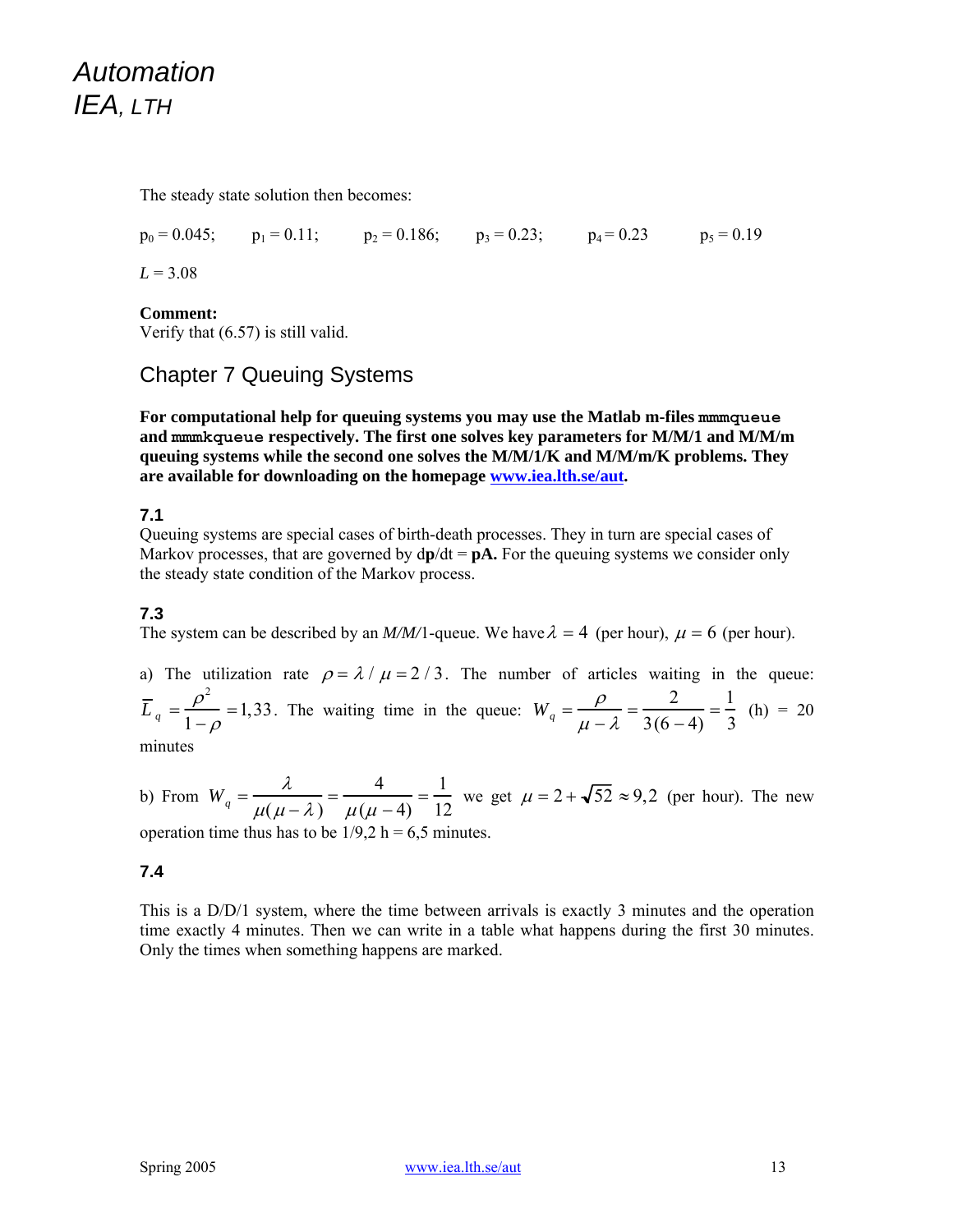| Time minutes            | being<br>served          | Article number Article number<br>waiting<br>in line |
|-------------------------|--------------------------|-----------------------------------------------------|
| $\boldsymbol{0}$        |                          |                                                     |
| $\overline{\mathbf{3}}$ | 1                        |                                                     |
| 6                       | 1                        | #2                                                  |
| 7                       | 2                        |                                                     |
| 9                       | $\overline{2}$           | #3                                                  |
| 11                      | $\mathfrak{Z}$           |                                                     |
| 12                      | $\mathfrak{Z}$           | #4                                                  |
| 15                      | 4                        | #5                                                  |
| 18                      | $\overline{\mathcal{L}}$ | #5, #6                                              |
| 19                      | 5                        | #6                                                  |
| 21                      | 5                        | #6, #7                                              |
| 23                      | 6                        | #7                                                  |
| 24                      | 6                        | #7, #8                                              |
| 27                      | 7                        | #8, #9                                              |
| 30                      |                          | #8, #9, #10                                         |

We can see that there is no queue during the time intervals 0-6, 7-9, 11-12, i.e. during 9 minutes. There is 1 article in the queue during the time intervals 6-7, 9-11, 12-18, 19-21, 23-24, i.e. during 12 minutes. In the same way we see that there are 2 articles waiting during 9 minutes and 3 waiting during 0 minutes (during the period 0-30 minutes). The average length then is calculated  $to$ .  $0.\overline{9}+1.1\overline{2}+2.9+3.0$ 

 $\frac{30}{30}$  = 1 article.

Note that the arrival rate is larger than the service rate. This means that the queue will grow indefinitely.

### **7.5**

It is an M/M/1 queue. a) L<sub>q</sub> = 2,25; b) W<sub>q</sub> = 4,5 minutes; c) p<sub>0</sub> = 0,25.

### **7.6**

 $\rho$  will not be changed. Therefore L and  $L_q$  will be the same, while the waiting time is halved.

### **7.7**

We consider the M/M/1/4 problem.

a) 
$$
\lambda = 20
$$
. The utilization is  $\rho = 2/3$ .  $\overline{L} = 2 - \frac{5 \cdot 32}{211} = 1,24$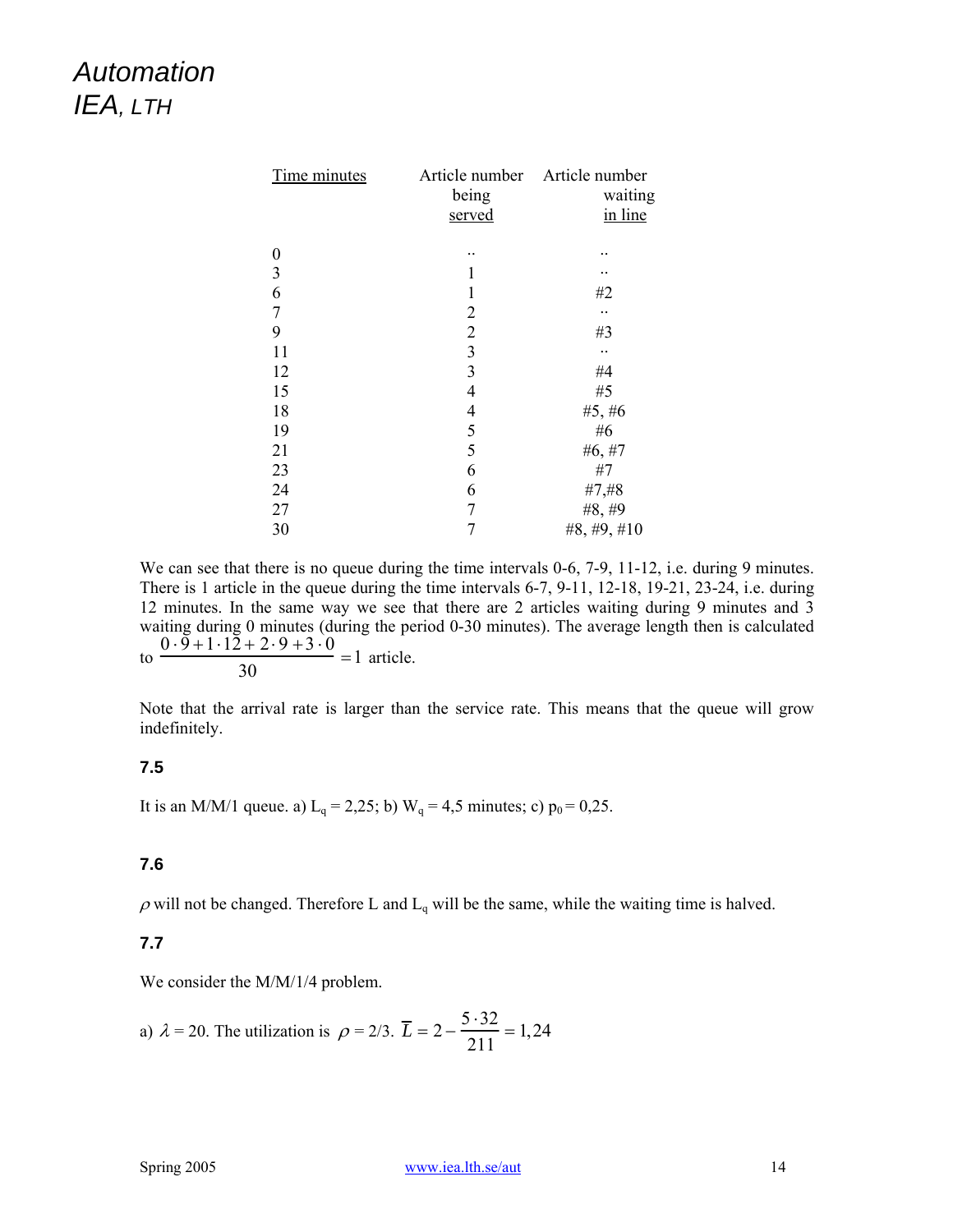$p_4 = \frac{16}{211} = 0.076$ .  $\overline{\lambda} = 20 \cdot (1 - 0.076) = 18.5$  (i.e. at an average one must turn away 20 - $18,5 = 1,5$  articles per hour).

$$
W = \frac{1,24}{18,5} = 0,067(h) = 4 \text{ minutes}
$$

$$
W_q = 0,067 - \frac{1}{30} = 0,034
$$
 (h) = 2 min

b)  $\lambda = 30$  implies  $\rho = 1$ . The average number of articles in the system is  $\overline{L} = 2$ 

$$
p_4 = \frac{1}{5} = 0, 2 \quad \overline{\lambda} = 30 \cdot (1 - 0.2) = 24 \ .
$$

At an average one must turn away  $30 - 24 = 6$  articles per hour.

$$
W = \frac{2}{24} = 0,083 \text{ h} = 5 \text{ minutes}
$$

$$
W_q = 0,083 - 0,033 = 0,05
$$
 h = 3 minutes

The reason that the service time is still quite reasonable when  $\rho = 1$  is of course, that the queue is not allowed to be larger than 4 articles.

For an M/M/1 queue we know that the queue length will grow to infinity when  $\rho=1$ .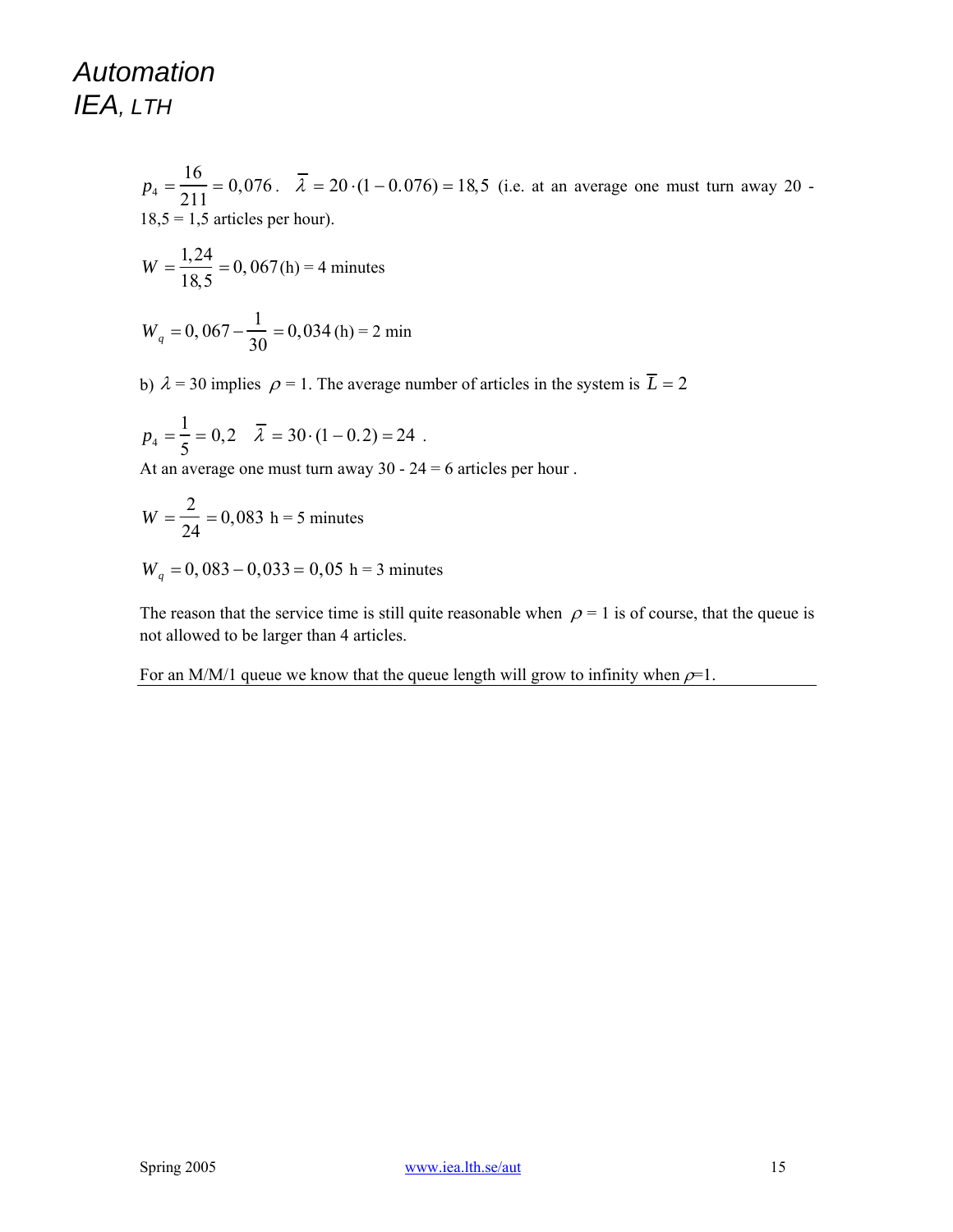### **7.8**

We simply set up a table for the job arrivals and the completion time of the operations. Here we have assumed, that operator #1 will always stay with the job, so operator #2 cannot take over his job. Therefore operator #2 cannot leave if operator #1 happens to be idle, while operator #2 is busy.

| time       | arrival      | op 1 finished | op 2 finished | # jobs                    | # jobs in the q         |                 |                                                   |  |
|------------|--------------|---------------|---------------|---------------------------|-------------------------|-----------------|---------------------------------------------------|--|
|            |              |               |               |                           |                         |                 |                                                   |  |
| $\sqrt{5}$ | $\mathbf{1}$ |               |               | 1                         | $\pmb{0}$               |                 |                                                   |  |
| 10         | $\mathbf{1}$ |               |               | $\mathbf 2$               | $\mathbf{1}$            |                 |                                                   |  |
| 13         |              | $\mathbf{1}$  |               | $\mathbf{1}$              | $\mathbf 0$             |                 |                                                   |  |
| 15         | $\mathbf{1}$ |               |               | $\overline{\mathbf{c}}$   | $\mathbf{1}$            |                 |                                                   |  |
| 20         | $\mathbf{1}$ |               |               | $\ensuremath{\mathsf{3}}$ | $\overline{c}$          |                 |                                                   |  |
| 21         |              | $\mathbf{1}$  |               | $\mathbf 2$               | $\mathbf{1}$            |                 |                                                   |  |
| 25         | $\mathbf{1}$ |               |               | 3                         | 2                       |                 |                                                   |  |
| 29         |              | $\mathbf{1}$  |               | $\overline{c}$            | $\mathbf{1}$            |                 |                                                   |  |
| 30         | $\mathbf{1}$ |               |               | 3                         | $\overline{\mathbf{c}}$ |                 |                                                   |  |
| 35         | $\mathbf{1}$ |               |               | $\overline{\mathbf{4}}$   | $\overline{\mathbf{c}}$ | op 2 arrives    |                                                   |  |
| 37         |              | $\mathbf{1}$  |               | 3                         | $\mathbf{1}$            |                 |                                                   |  |
| 40         | $\mathbf{1}$ |               |               | $\overline{\mathbf{4}}$   | $\overline{\mathbf{c}}$ |                 |                                                   |  |
| 43         |              |               | $\mathbf{1}$  | 3                         | $\mathbf{1}$            |                 |                                                   |  |
| 45         | $\mathbf{1}$ | $\mathbf{1}$  |               | 3                         | $\mathbf{1}$            |                 |                                                   |  |
| 50         | $\mathbf{1}$ |               |               | $\overline{\mathbf{4}}$   | 2                       |                 |                                                   |  |
| 51         |              |               | $\mathbf{1}$  | $\mathsf 3$               | $\mathbf{1}$            |                 |                                                   |  |
| 53         |              | 1             |               | $\overline{\mathbf{c}}$   | $\mathsf 0$             | op 2 still busy |                                                   |  |
| 55         | $\mathbf{1}$ |               |               | $\mathsf 3$               | $\mathbf{1}$            |                 |                                                   |  |
| 59         |              |               | $\mathbf{1}$  | $\overline{2}$            | $\mathsf 0$             | op 2 still busy |                                                   |  |
| 60         | $\mathbf{1}$ |               |               | 3                         | $\mathbf{1}$            |                 |                                                   |  |
| 61         |              | $\mathbf{1}$  |               | $\mathbf 2$               | $\mathsf 0$             |                 |                                                   |  |
| 65         | $\mathbf{1}$ |               |               | $\mathbf{3}$              | $\mathbf{1}$            |                 |                                                   |  |
| 67         |              |               | $\mathbf{1}$  | $\overline{c}$            | $\mathbf 0$             |                 |                                                   |  |
| 69         |              | $\mathbf{1}$  |               | 1                         | $\mathbf 0$             |                 | op 2 still busy, op 1 idle (not allowed to leave) |  |
| $70\,$     | $\mathbf{1}$ |               |               | $\overline{c}$            | $\pmb{0}$               |                 |                                                   |  |
| 75         | $\mathbf{1}$ |               | $\mathbf{1}$  | $\overline{\mathbf{c}}$   | $\pmb{0}$               |                 |                                                   |  |
| $77$       |              | $\mathbf{1}$  |               | $\mathbf{1}$              | $\mathsf{O}\xspace$     |                 | op 2 still busy, op 1 idle (not allowed to leave) |  |
| 80         | $\mathbf{1}$ |               |               | $\overline{\mathbf{c}}$   | $\mathbf 0$             |                 |                                                   |  |
| 83         |              |               | 1             | 1                         | $\mathsf 0$             | op 2 can leave  |                                                   |  |
| 85         | $\mathbf{1}$ | $\mathbf{1}$  |               | $\mathbf{1}$              |                         |                 |                                                   |  |

a) The second operator arrives at 35 minutes and leaves at 83 minutes. In other words, he works for 48 minutes.

In order to calculate the average number of jobs in the system we simply set up the number of jobs on a minute-by-minute basis: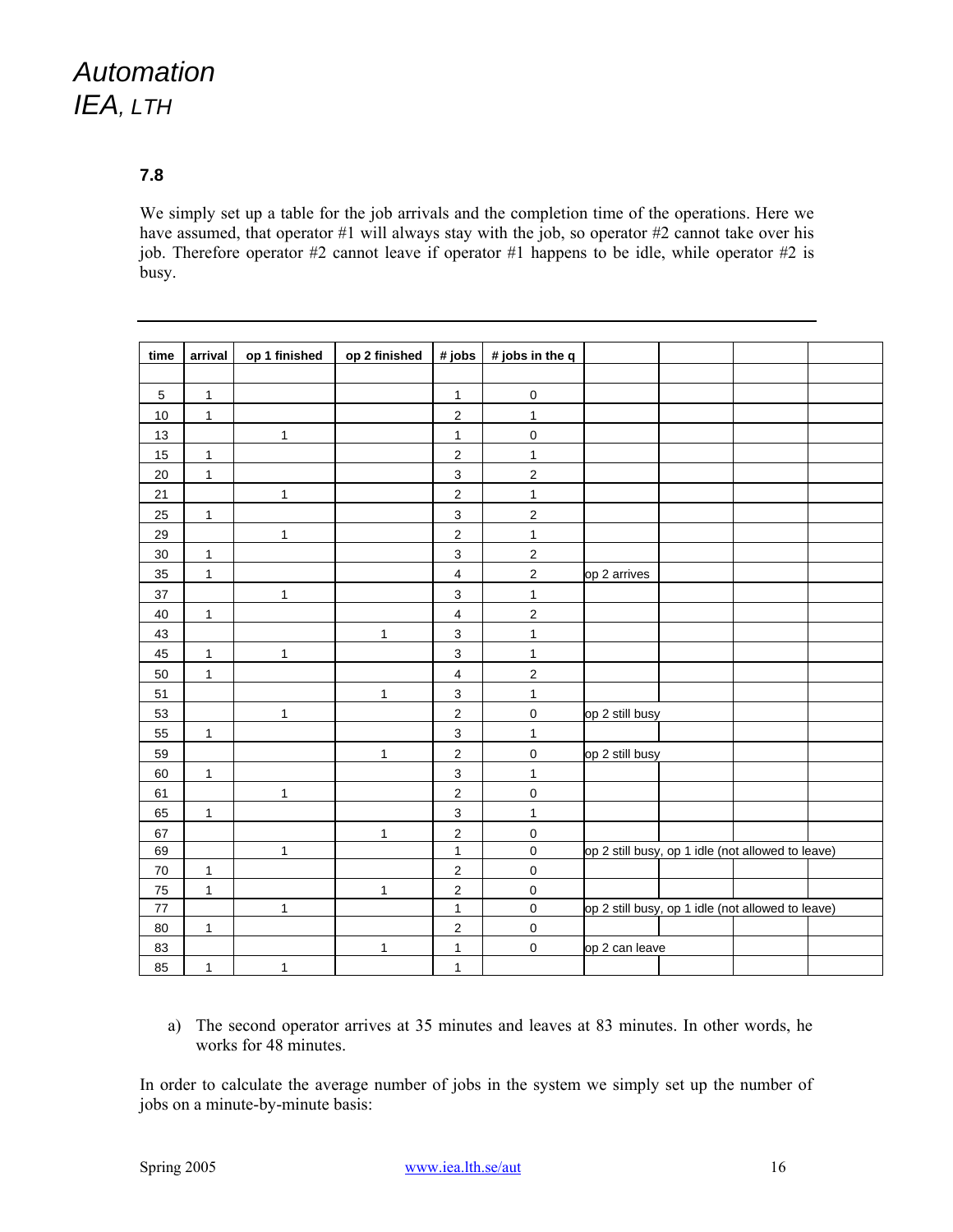| minutes                 | #jobs                   | # queue                 |  |
|-------------------------|-------------------------|-------------------------|--|
| 1                       | 0                       | $\mathbf 0$             |  |
| $\overline{\mathbf{c}}$ | 0                       | $\mathbf 0$             |  |
| 3                       | 0                       | 0                       |  |
| 4                       | 0                       | $\pmb{0}$               |  |
| 5                       | $\mathbf{1}$            | $\mathbf 0$             |  |
| 6                       | 1                       | $\mathbf 0$             |  |
| $\overline{7}$          | 1                       | $\mathbf 0$             |  |
| 8                       | 1                       | $\pmb{0}$               |  |
| 9                       | 1                       | $\mathbf 0$             |  |
| 10                      | $\overline{\mathbf{c}}$ | 1                       |  |
| 11                      | $\overline{\mathbf{c}}$ | 1                       |  |
| 12                      | $\overline{c}$          | 1                       |  |
| 13                      | $\mathbf{1}$            | $\pmb{0}$               |  |
| 14                      | $\mathbf{1}$            | $\mathbf 0$             |  |
| 15                      | $\overline{\mathbf{c}}$ | $\mathbf{1}$            |  |
| 16                      | $\overline{\mathbf{c}}$ | 1                       |  |
| 17                      | $\overline{c}$          | 1                       |  |
| 18                      | $\overline{\mathbf{c}}$ | $\mathbf{1}$            |  |
| 19                      | $\overline{\mathbf{c}}$ | 1                       |  |
| <b>20</b>               | 3                       | $\overline{\mathbf{c}}$ |  |
| 21                      | $\overline{\mathbf{c}}$ | 1                       |  |
| 22                      | $\overline{c}$          | $\mathbf{1}$            |  |
| 23                      | $\overline{\mathbf{c}}$ | $\mathbf{1}$            |  |
| 24                      | $\overline{2}$          | 1                       |  |
| 25                      | 3                       | $\overline{\mathbf{c}}$ |  |
| 26                      | 3                       | $\overline{\mathbf{c}}$ |  |
| 27                      | 3                       | $\overline{\mathbf{c}}$ |  |
| 28                      | 3                       | $\overline{\mathbf{c}}$ |  |
| 29                      | $\overline{\mathbf{c}}$ | 1                       |  |
| 30                      | 3                       | $\boldsymbol{2}$        |  |
| 31                      | 3                       | $\mathbf 2$             |  |
| 32                      | 3                       | $\overline{2}$          |  |
| 33                      | 3                       | $\overline{\mathbf{c}}$ |  |
| 34                      | 3                       | $\overline{2}$          |  |
| 35                      | 4                       | 2                       |  |
| 36                      | 4                       | $\overline{c}$          |  |
| 37                      | 3                       | 1                       |  |
| 38                      | 3                       | 1                       |  |
| 39                      | $\overline{3}$          | 1                       |  |
| 40                      | 4                       | $\boldsymbol{2}$        |  |
| 41                      | 4                       | $\overline{\mathbf{c}}$ |  |
| 42                      | 4                       | $\overline{\mathbf{c}}$ |  |
| 43                      | 3                       | 1                       |  |
| 44                      | 3                       | $\mathbf{1}$            |  |
| 45                      | 3                       | 1                       |  |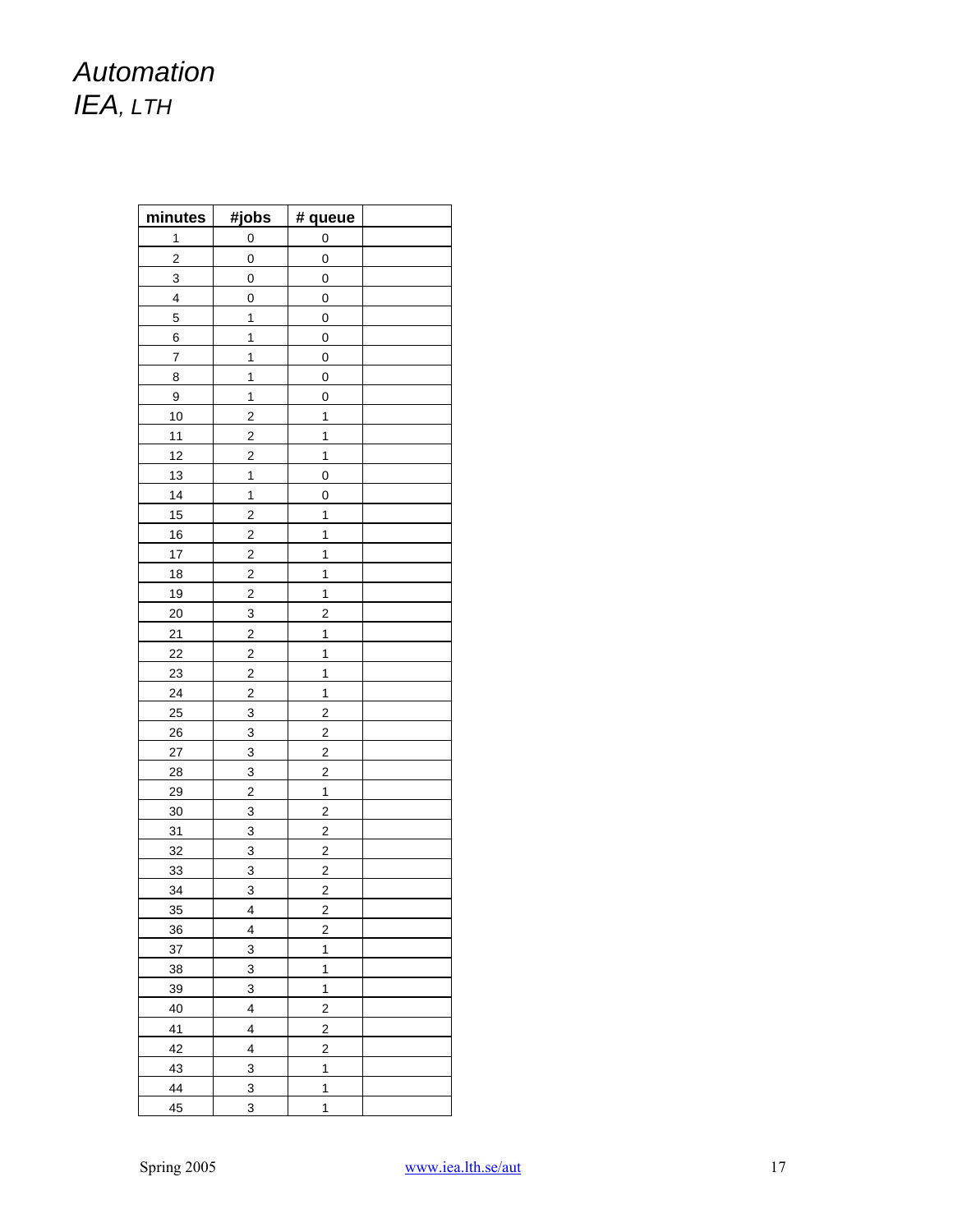| 46 | 3                       | 1                |                                 |
|----|-------------------------|------------------|---------------------------------|
| 47 | 3                       | 1                |                                 |
| 48 | 3                       | 1                |                                 |
| 49 | 3                       | 1                |                                 |
| 50 | 4                       | $\boldsymbol{2}$ |                                 |
| 51 | 3                       | 1                |                                 |
| 52 | 3                       | 1                |                                 |
| 53 | $\overline{\mathbf{c}}$ | 0                |                                 |
| 54 | $\boldsymbol{2}$        | 0                |                                 |
| 55 | 3                       | 1                |                                 |
| 56 | $\overline{3}$          | 1                |                                 |
| 57 | 3                       | 1                |                                 |
| 58 | 3                       | 1                |                                 |
| 59 | $\overline{\mathbf{c}}$ | 0                |                                 |
| 60 | 3                       | 1                |                                 |
| 61 | $\boldsymbol{2}$        | 0                |                                 |
| 62 | $\overline{\mathbf{c}}$ | 0                |                                 |
| 63 | $\overline{c}$          | 0                |                                 |
| 64 | $\mathbf 2$             | 0                |                                 |
| 65 | $\overline{3}$          | 1                |                                 |
|    | 2,53                    | 1,03             | average from t=5 including t=64 |

From this we calculate the average number of jobs in the system (work in progress) to be 2,53 and the number of jobs in the queue to 1,03. Note that more than 1 job is in operation at an average.

#### **7.9**

This is an *M/M*/1 system.  $\lambda = 24 h^{-1}$ ,  $\mu = 30 h^{-1}$  which implies  $\rho = 24 / 30 = 0, 8$ .

(a) According to (7.18) we get  $\overline{L} = \frac{\rho}{L}$  $1-\rho$  $=\frac{0.8}{1-0.8}$  = 4 jobs at the station.

(b) According to (7.24):  $W = \frac{1}{\sqrt{1 - \frac{1}{\epsilon^2}}}$  $\mu - \lambda$  $=\frac{1}{30-24}=\frac{1}{6}$  $(h) = 10$  (minutes)

(c) The operator is idle if there is no product in the system. The probability for this is, according to (7.17) :  $p_0 = 1 - \rho = 0, 2$ . He is idle at an average 20 % of the time.

(d) Eq. (7.23) gives the average waiting time in the queue:

$$
W_q = \frac{\rho}{\mu - \lambda} = \frac{0.8}{30 - 24} = 0,133 \text{ (h)} = 8 \text{ (min)}
$$

(e) According to Eq. (7.25) we can calculate for  $t = 10$  min = 1/6 hour: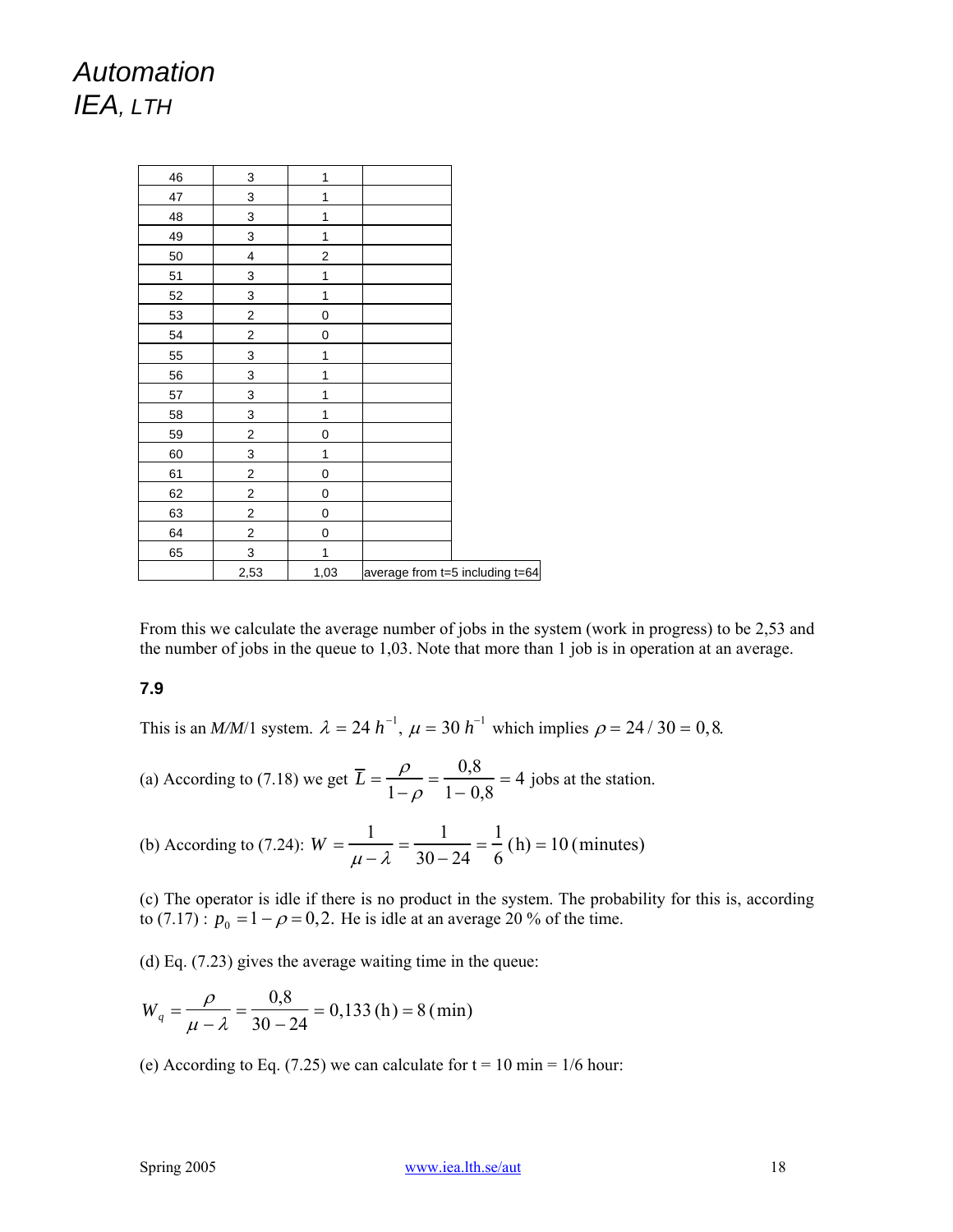$$
W_q\left(\frac{1}{6}\right) = 0,8 \cdot e^{-10/10} = 0,8 \cdot e^{-1} = 0,29
$$

**7.10** 

This is an *M/M/2* system with  $\lambda = 100$  and  $\mu = 60$  which implies  $\rho = \frac{100}{2 \cdot 60} = \frac{5}{6}$  $\leq 1$ .

Thus, it is possible to reach stationarity. Use (7.38) to calculate

$$
\frac{1}{p_0} = \frac{2^2 (5/6)^3}{2 \left[ 1 - (5/6) \right]} + \sum_{n=0}^{2} \frac{(5/3)^n}{n!} = \frac{125}{18} + 1 + \frac{5/3}{1} + \frac{(5/3)^2}{2!} = 11
$$

i.e.  $p_0 = 1/11 = 0,0909$ .

Similarly we use (7.39) to calculate the remaining probabilities:

$$
p_1 = \frac{(5/3)}{1} \cdot \frac{1}{11} = 0,152
$$
  
\n
$$
p_2 = \frac{(5/3)^2}{2!} \cdot \frac{1}{11} = 0,126
$$
  
\n
$$
p_3 = \frac{2^2 (5/6)^3}{2!} \cdot \frac{1}{11} = 0,105
$$

(a) The probability for more than 3 jobs in the system is

$$
1 - (p_0 + p_1 + p_2 + p_3) = 1 - (0,091 + 0,151 + 0,126 + 0,105) = 0,526
$$

(b) A given machine is idle, if there are no products to service in the cell, or if there is one product in the system and this is serviced by the other machine. The probability for this is

$$
p_0 + \frac{1}{2}p_1 = 0{,}167
$$

#### **Comment:**

We execute the Matlab program mmmqueue and find:

L = 5.45; Lq = 3.79; Wq = 0.038; W = 0.055;

(as a check, calculate W – Wq and compare with  $1/\mu$ ). The probabilities are plotted in the figure below.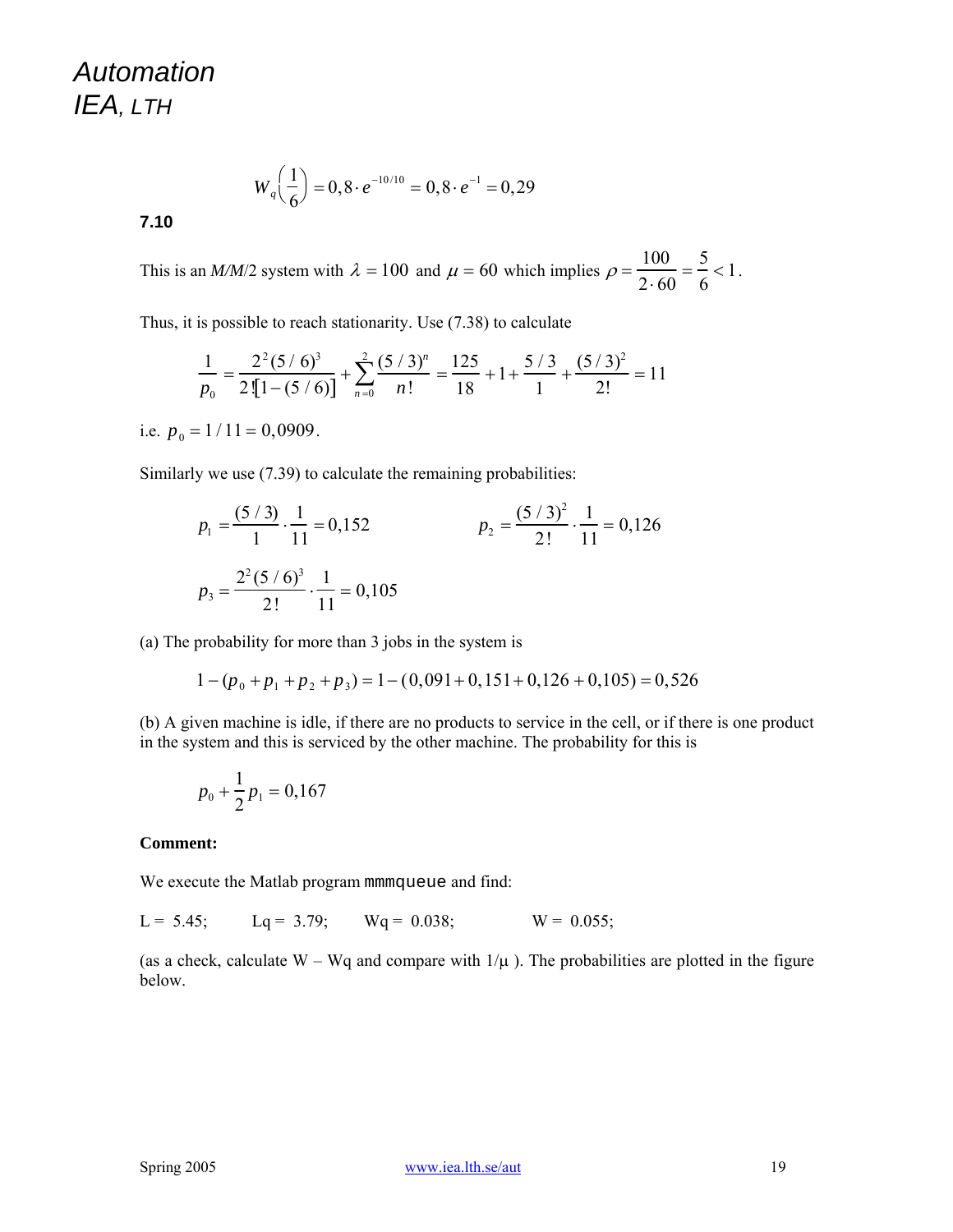

### **7.11**

This is an M/M/1/6 problem with  $\rho = 1$ . We have that  $p_n = 1/(K + 1) = 1/7$ 

(a) We find  $\overline{L} = K/2 = 3$ . The average arrival rate, taking the refusals into consideration is  $\overline{\lambda} = \lambda \cdot (1 - p_6) = 60/7$ 

Little's theorem gives that  $W = \overline{L}/\overline{\lambda} = 3 \cdot 7/60 = 0.35$  hours = 21 minutes b)  $W_q = W - 1/\mu = 0,35 - 0,1 = 0,25$  hours or 21 – 6 minutes = 15 minutes. c)  $W = 21$  minutes  $\overline{L}_q = W_q * \overline{\lambda} = 0.25 \cdot 60 / 7 = 2,1$ 

b) The average service time is 21-15 minutes = 6 minutes, which is expected. 15 minutes c)  $p_0 = 1/7$ 

 $p_6 = 1/7$ , i.e. 14,3 % is refused

#### **7.12**

This is an M/M/1/K problem and we have to determine the size of *K*. We need to be able to service 90 % of the jobs. This means than  $p<sub>K</sub>$  has to be less than 10%. From (7.52) we can calculate  $p_K$ . A system of *K* jobs requires *K*-1 m<sup>2</sup> storage space. We now calculate (for example in Matlab). We calculate  $\rho = 25/30$ .

*K*=2:  $p_0 = 0.40$   $p_1 = 0.33 p_2 = 0.27$  (note that the sum is 1)  $K=3$ :  $p_3=0,186$  $K=4$ :  $p_4=0,134$  $K=5$ :  $p_5=0,1007$  $K=6$ :  $p_6=0.077$ 

Thus, we need  $K=6$  to make the refusal rate less than 10%, and the required space is  $5 \text{ m}^2$ . As an extra check we calculate all the probabilities for *K*=6:

| $p_0=0.231$   | $p_1=0,193$    | $p_2=0,161$   |
|---------------|----------------|---------------|
| $p_3=0,134$   | $p_4 = 0, 112$ | $p_5 = 0.093$ |
| $p_6 = 0.077$ |                |               |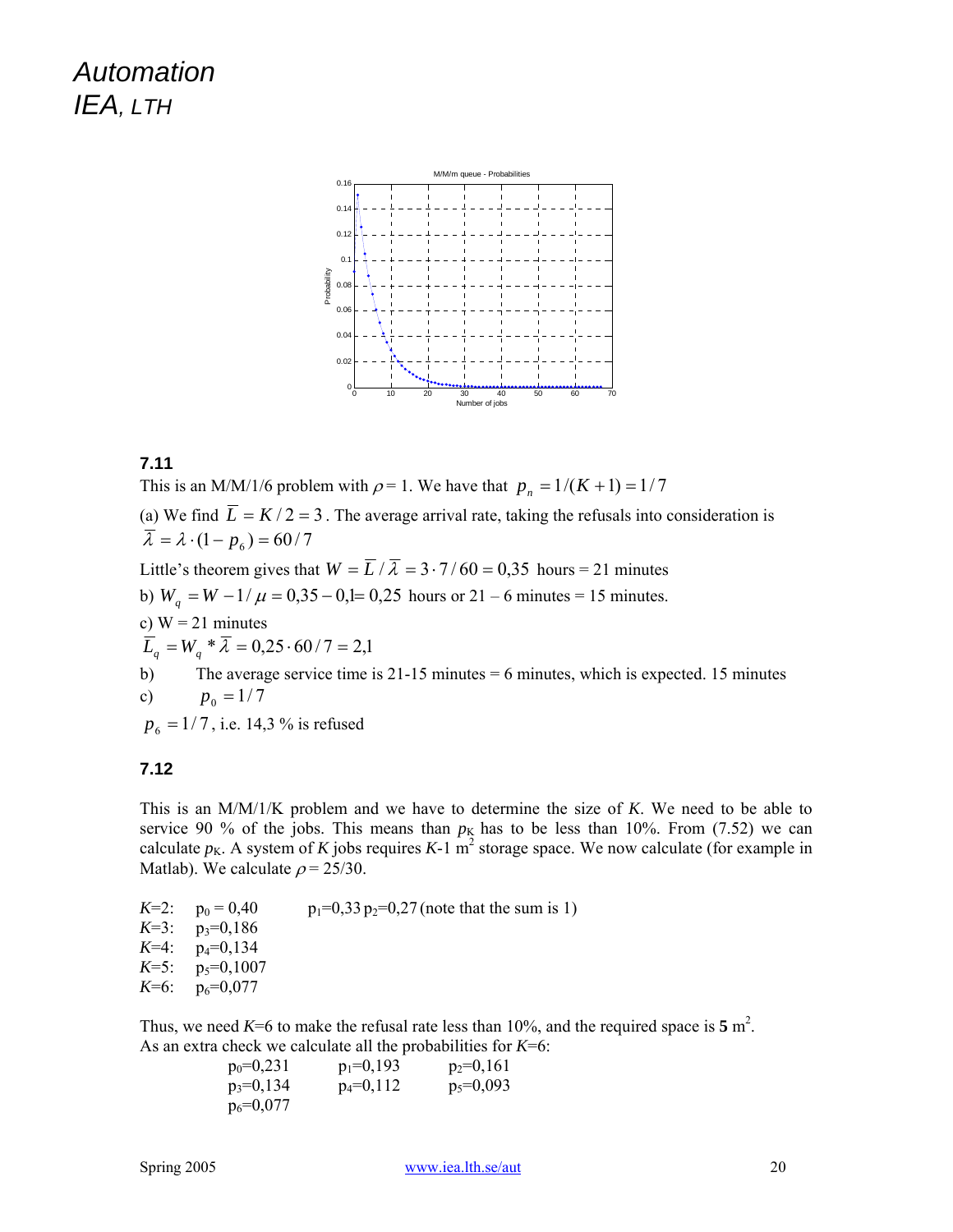The sum  $p_0 + ... + p_6 = 1$ 

### **7.13**

This is an open queuing network. Note that each machine can be considered as an M/M/1 queuing system. The given parameters are  $\lambda = 0.5$ ;  $\mu_1 = 1$ ;  $\mu_2 = 2$ , which implies  $\rho_1 = 0.5$  and  $\rho_2 = 0.25$ . Then we can calculate  $\overline{L}_1 = \frac{\rho_1}{1}$  $1-\rho_1$  $= 1$  and  $\overline{L}_2 = \frac{\rho_2}{1}$  $1-\rho_2$  $=\frac{1}{2}$ 3 . Little's theorem gives:  $W_1 = 2$  minutes and  $W_2 = \frac{2}{3}$  minutes. The total time in the system is:  $W = W_1 + W_2 = \frac{8}{3}$ minutes. Note that  $W = \frac{L_1 + L_2}{\lambda}$ .

#### **7.14**

Alternative (i): This is an *M/M*/1 system with  $\lambda = 6$  (per hour) and  $\mu = 10$ , i.e.  $\rho = 0.6$ .  $L_q = \frac{0.6^2}{0.4} = 0.9$ 

The average waiting time in the queue is  $W_q = \frac{0.6}{10-6} = 0.15$  (h) = 9 minutes; The lead-time:  $W = 0.15 + 1/10 = 0.25$  h = 15 minutes.

Alternative (ii): This is an  $M/M/2$  system with  $\lambda = 6$  (per hour) and  $\mu = 5$ , i.e.  $\rho = 0.6$ . We calculate the average queue length. We have  $p_0 = 0.25$ .  $L_q = 0.675$ 

The average waiting time in the queue:  $W_q = \frac{L_q}{\lambda} = \frac{0.675}{6} = 0.113$  h = 6,8 minutes. The lead time:  $W = 0,113 + 1/5 = 0,313$  h = 19 minutes To summarize :

- a) the average queue length is 0,9 for 1 machine and 0,68 for 2 machines
- b) the lead-time for 1 machine is 15 minutes, and 19 minutes for 2 machines. With **two** identical machines there is a shorter waiting time in the queue. When the job arrives to a machine the average service time is 12 minutes. With **one** fast machine the waiting time in the queue is longer than for two machines, while the operational time is shorter, which leads to a shorter lead-time.
- **c**) Two separate queues implies  $\rho = \frac{3}{5} = 0, 6$ . Each machine can be considered a separate

*M/M*/1 system. The lead-time is  $W = \frac{1}{5-3} = 0.5$  h = 30 minutes. This takes a longer

time.

d) 2 or more jobs in the queue means 3 or more jobs in the system. From (7.17) we get  $p_0 = 0.4$ ,  $p_1 = 0.4 \cdot 0.6 = 0.24$ ,  $p_2 = 0.144$ . The prob. for 2 or more jobs in the queue is  $1 - p_0 - p_1 - p_2 = 0,216$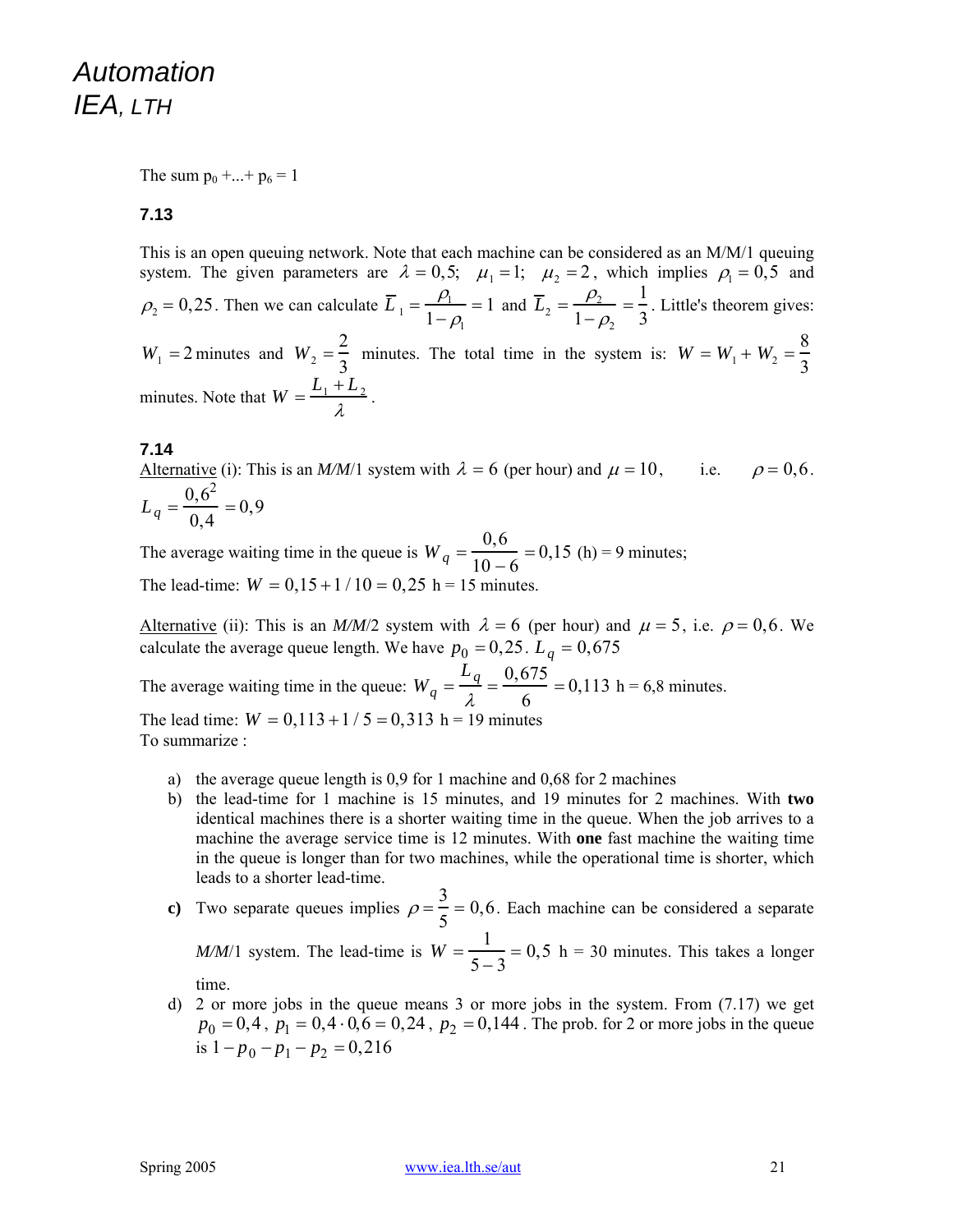### **7.15**

The arrival rates are  $\lambda_n = \lambda$  and the operation rate is  $\mu_n = n^\alpha \mu$ We have a birth and death process with

$$
p_n = \frac{(\lambda / \mu)^n}{(n!)^{\alpha} S}
$$
 where  $1/p_0 = S$ 

and  $S = \sum_{n=1}^{\infty}$ = =  $\frac{1}{0}$  (n!)  $(\lambda / \mu)$ *n n*  $S = \sum_{n=0}^{\infty} \frac{(\lambda / \mu)}{(n!)^{\alpha}}$ 

## Chapter 8 Simulators

### **8.1**

Explanation: b) - Analytical modeling is not always faster than simulation but for any system with a practical use (relatively complex) simulation modeling becomes very computationally expensive. Because of this it is clearly much slower for large systems.

## Chapter 10 Measurement processing

### **10.1**

- a) Study Section 10.2.2. We find that the alias frequency is  $f_0 = f_s f$ . With  $f_0 = 1$  and  $f_s = 8$ we have the smallest signal frequency 7 Hz.
- b) We have  $f_s = 70$  and  $f = 50$ . Therefore the alias frequency is 20 Hz
- c) The sampling frequency has to *at least* 2 times higher than the highest frequency component, i.e. 100 Hz

### **10.2**

The Shannon sampling theorem assumes that there is an infinite measurement time.

### **10.3**

- a) A moving average: all  $a_i = 0$ .  $b_0 = ... = b_4 = 1/5$ .  $b_k = 0$  for  $k > 4$
- b) Exponential filter:  $a_1 = -\alpha$ ;  $b_0 = 1 \alpha$ ; All the other coefficients = 0.
- c) Hint: see Section 10.4.3.
- d) Hint: see Equation 10.15.

### **10.4**

Hint: see Example 10.8 in the textbook

### **10.5**

Hint: see Example 10.8 in the textbook

### **10.6**

See Equation 10.12 in the textbook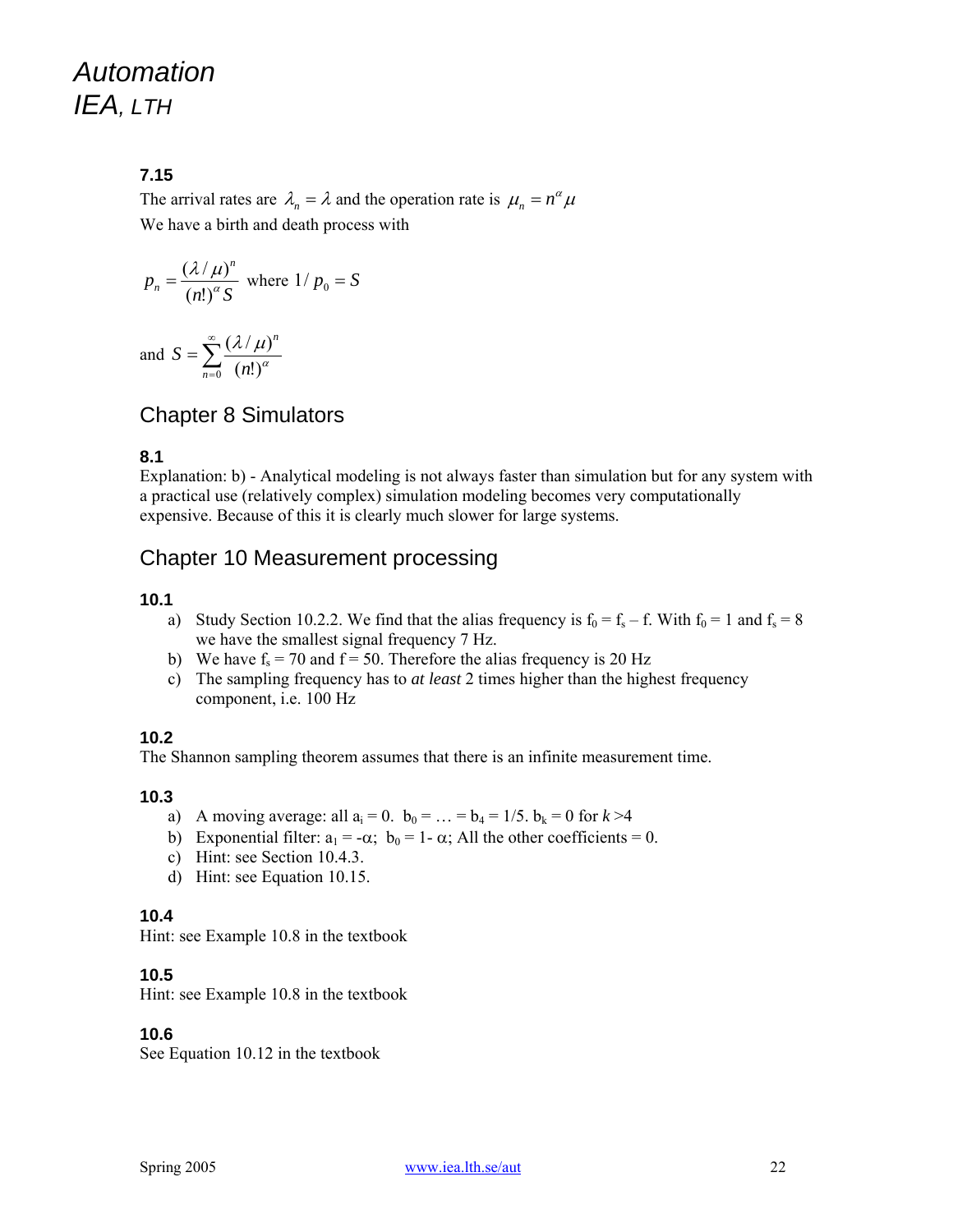### **10.7**

Assume that y changes from 0 to 1 at time 0, which means  $y(0) = 0$  and  $y(h) = 1$ . The subsequent y values are 1. The step response for the moving average filter will change 0.1 per time step. This means that it takes 6.3 times steps to reach 63% of the step size.

## Chapter 13 Combinatorial and sequencing control

### **13.1**

Remember that the state concept is of fundamental interest in sequencing control

### **13.3**

Hint: study the concept of semaphores.

### **13.4**

The combinatorial network has no memory, and the output is an algebraic (Boolean) expression of the input,  $y = f(u)$ . In a sequencing network there is a memory, and the system can appear in more than one state.

## Chapter 14 Production control

### **14.2**

Consider *n* jobs with the processing times t<sub>i</sub> respectively. Then the average waiting time can be expressed as

$$
\frac{1}{n}[(t_1) + (t_1 + t_2) + \dots + (t_1 + t_2 + \dots + t_n)]
$$

It is obvious that the average time would be shortest if the shortest job is placed first, since the first job waiting time will have the largest weight.

### **14.5**

Compare problem 14.2.

### **14.6**

*NOTE, misprint*:  $j_1$  has the delivery time 3.

- a) The operational order will be  $j_3-j_2-j_5-j_4-j_6-j_1$ . The MFT is 75/6 = 12,5. The mean lateness is (here we only consider real delays)  $26/6 = 4.3$ . Only j<sub>1</sub> is delayed.
- b) Jobs  $i_1$  and  $i_6$  have the weight 2, while all the other jobs have the weight 1. The operational order will be  $j_3-j_2-j_6-j_5-j_1-j_4$ . The MFT is  $84/6 = 14$ . The mean lateness (average of true delays) is  $34/6 = 5,7$ . Jobs j<sub>1</sub> and j<sub>4</sub> are delivered too late.
- c) The mean lateness is now  $29/6 = 4.8$

**Comment**: In the solution above we have defined, that a delivery is late only if there is a positive delay between delivery time and the true delivery. If the delivery is ahead of the required delivery time we have said that the delay is 0 instead of negative. In the textbook we have said that the delivery can be *both positive and negative*. This is the assumption behind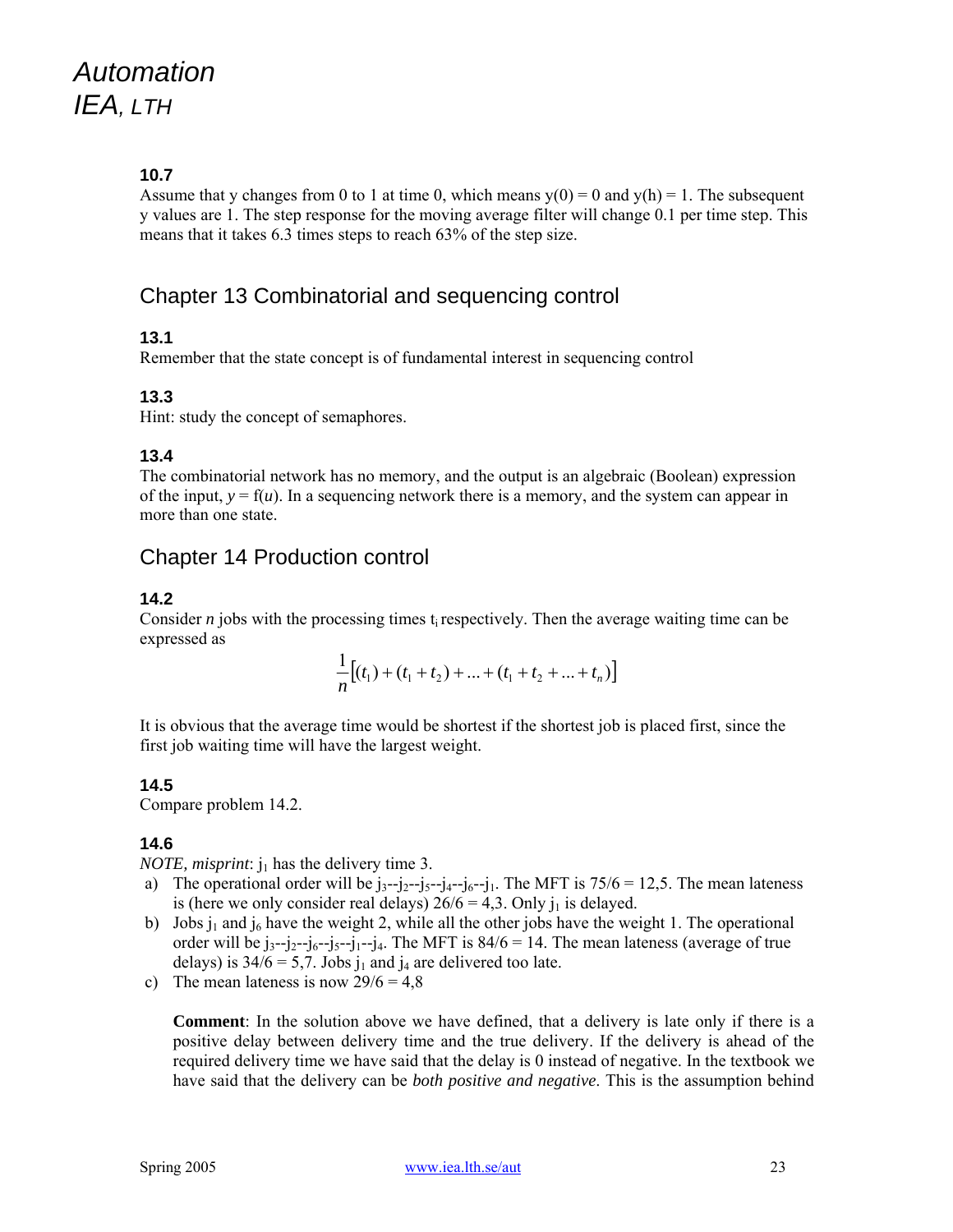the expression (14.10) in the textbook. Only in the case of both positive and negative delays the mean lateness *L* is minimized if the MFT is minimized.

### **14.7**

a) If the jobs are processed in the order  $j_1 - j_2 - -j_6$  then the total time is 45 minutes. Machine 1 is idle for 10 minutes and machine 2 is also idle for 10 minutes. The average waiting time is  $161/6 = 26.8$  minutes.

Using Johnson's procedure we find the order  $i_4$ — $j_5$  –  $j_2$  –  $j_6$  –  $j_3$  –  $j_1$ . The total processing time is now 37 minutes. Machine 1 and 2 are both idle during 2 minutes. The average waiting time is  $143/6 = 23.8$  minutes

### **14.8**

a) Using Johnson's algorithm we get the right job sequence  $j_6-j_3-j_4-j_1-j_5-j_2$ 

- b) 37 time units. Machine 1 has to wait 11 time units at the end.
- c) 32 time units. Machine 1 has to wait 6 time units

Comment to b) and c): Make a Gantt diagram to find out the total time.

### **14.9**

The jobs have to be ordered like  $j_5 - j_1 - j_4 - j_3 - j_2$ . It takes 47 minutes.

### **14.10**

(a) The jobs have to be ordered in the sequence  $j_2 - j_5 - j_4 - j_3 - j_1$ . The last job will be finished after 36 minutes.

(b) Machine 2 is idle during 0-3 and 9-10 minutes, while machine 1 is idle during 33-36 minutes. (c) The total time will be 46 minutes.

### **14.11**

This is a 2/*m* problem and we use a graphical method like Figure 14.3 to solve the problem. The following sequence can be derived from the figure:

- Both P1 and P2 work for 3 time units
- At  $t=3$  both P1 and P2 request A. Since A was requested first by P1 the job P2 has to wait for 2 time units, while P1 finishes on A
- P1 uses E for 2 time units, then P2 also requests E and has to wait for 2 time units
- While P1 uses machine F the machine E is used by P2 for 5 time units. P1 is finished on F just in time for P2 to request F
- P1 uses D for 5 time units when P2 is requesting D. Again P2 has to wait for 1 time unit.

To summarize:

- 3 machines are in conflicting situations, A, E, and D. Both P1 and P2 request them at the same time.
- P1 has not been forced to wait anything. It will be completed in 21 time units.
- P2 has been waiting for 2 (machine A) + 2 (machine E) + 1 (machine D) = 5 time units. It will be completed in  $18+5$  time units.